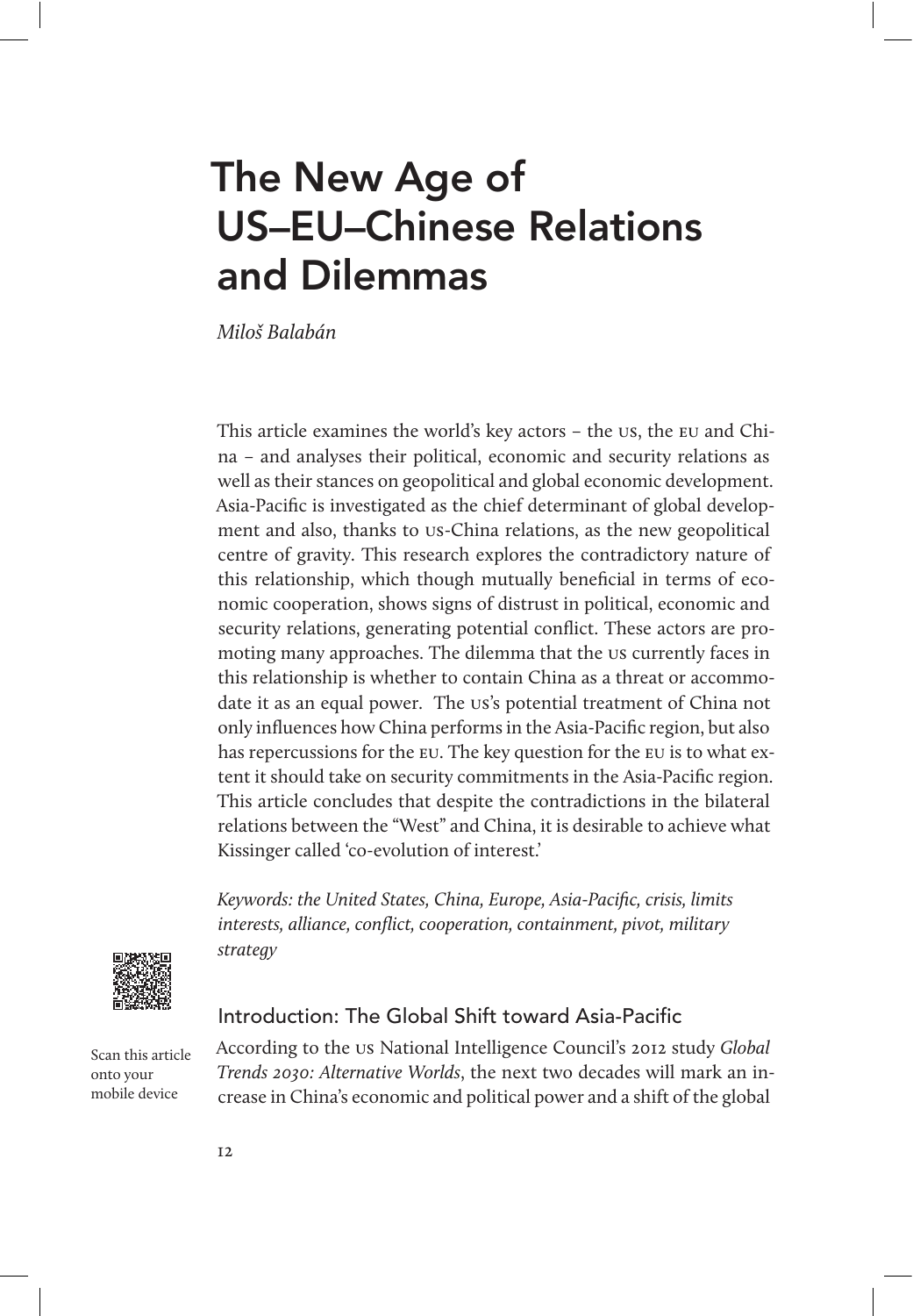economic engine to the Asia-Pacific region.<sup>1</sup> Moreover, at the end of the third decade, Asia will overtake both the eu and North America in a number of indices, such as GDP, population statistics, military spending and technological investment, with other things being equal. As the study further reveals, by 2030, China will become the world's largest economy, replacing the us. While as a result, the "Western" influence will decrease, the us and EU will retain sufficient economic, technological and military power in global affairs. Following this logic, a new era of world history is approaching, with China being the new global power, ending 500 years of "Western" dominance in world affairs. This will heavily affect the us's image since its superpower status will be eroded and, in the best case, will become 'first among equals.'<sup>2</sup> Consequently, the declining us influence will reflect in the eu's global role as well.

Notwithstanding the balance of power, global developments in the next two decades will chiefly be determined by the contradictory relations among the us, eu and China.

## The US in an Age of Adjustment

The beginning of the millennium has been marked by a change in the priorities and positions of the hitherto strongest global power: the us. The era of unchallenged American dominance (Pax Americana) is a thing of the past. What comes instead is an "age of adjustment" to the new global political and economic realities worldwide closely associated with the tenure of the  $44<sup>th</sup>$  us president, Barack Obama. Three major tasks to be fulfilled during Obama's term of office are: I. ending the decade-long wars in Iraq and Afghanistan inherited from the previous administration; 2. carrying out large-scale internal reforms to restore the economic competitiveness of the us; and 3. standing up to the growing political, economic and security power of China. According to William:

> Obama and his national security team believe that the United States needed a new strategic doctrine to match changes in the world, including the ending of us deployment in Iraq and impending force reductions in Afghanistan. A new doctrine was also needed to reflect the slowing us economy, tighter constraints on us resources and an urgent commitment to cut the widening gap between America's rich and poor.<sup>3</sup>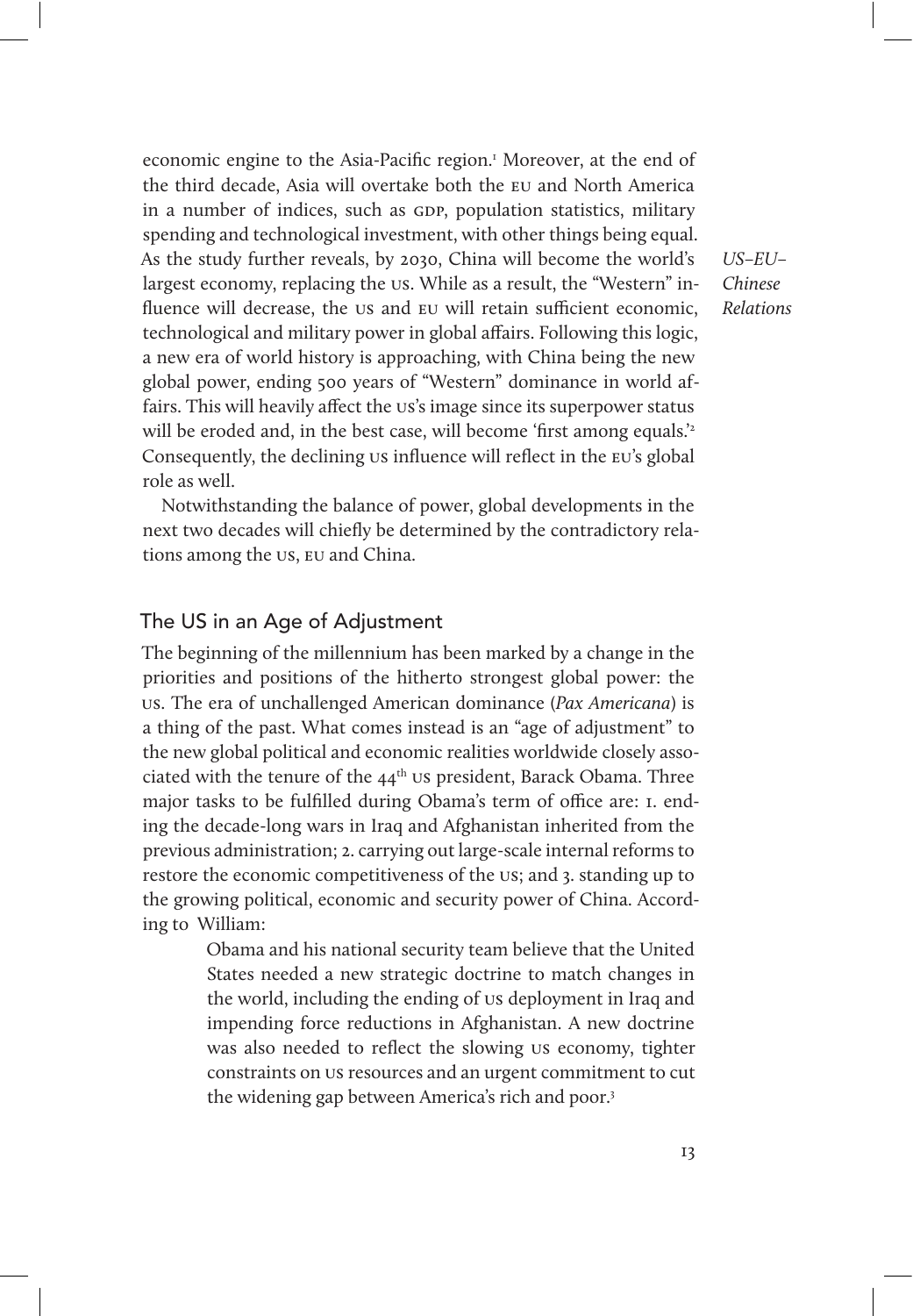The slowdown of the us economy is also linked to the "internal crisis" – the factor that according to Ferguson, is contributing most to the erosion of the us's global position. This position largely depends on successful financial management without which the us can hardly remain the world's greatest military power.4 Currently it is financial management precisely that is one of the us's major problems: us debt is projected to grow in upcoming years (with the  $$16.7$  trillion [USD] owing in 2013 expected to reach \$18.6 trillion [USD] by 2015), and already this impedes us political, economic and military power on a global scale. The Congressional Budget Committee outlook predicts that by the end of the 2010 decade, the us government will be forced to earmark 17% of its income just for interest payments (from 8% in 2009). In this respect, if almost one-fifth of the us budget is to be spent on interest payments, military spending is likely to further decline.

The financial impact of the wars in Afghanistan and Iraq must also be considered. Bilmes has analysed both wars in detail, concluding that they will cost the us between  $$4$  and  $$6$  trillion [usp] over the long term. These numbers represent approximately one-third of the projected us debt in 2015. The us has already spent \$2 trillion [USD]; further funds will be needed in the long run for veterans' care.<sup>5</sup>

The us Defence Department is already preparing for defence cuts: the total amount saved on defence over the next decade should reach \$500 billion [USD]. Sequestration realities are also evident in the department's internal 'Strategic Choices and Management Review' published by us Secretary of Defence Chuck Hagel in July 2013. The budgets for military headquarters should be reduced by 20% with military salaries and benefits due for reform. Troop numbers may be cut substantially as well: as military conflicts with the us engagement draw to a close and America abandons the coin (counterinsurgency) strategy, land forces will be scaled down (the lowest of the proposed targets is 420,000 in the active component and 490,000 in the Army Reserve). The tactical air force and C-130 transport aircraft will also be subject to reductions. In sequestration debates, doubts have even been expressed about the planned acquisition of the costliest weapons system in history: F-35 JSF fighters (the US government wanted to purchase 2,443 of these fighters for \$391 billion [USD]). Sequestration may, thus, diminish the us potential to engage in military conflicts and project power on a global scale.<sup>6</sup>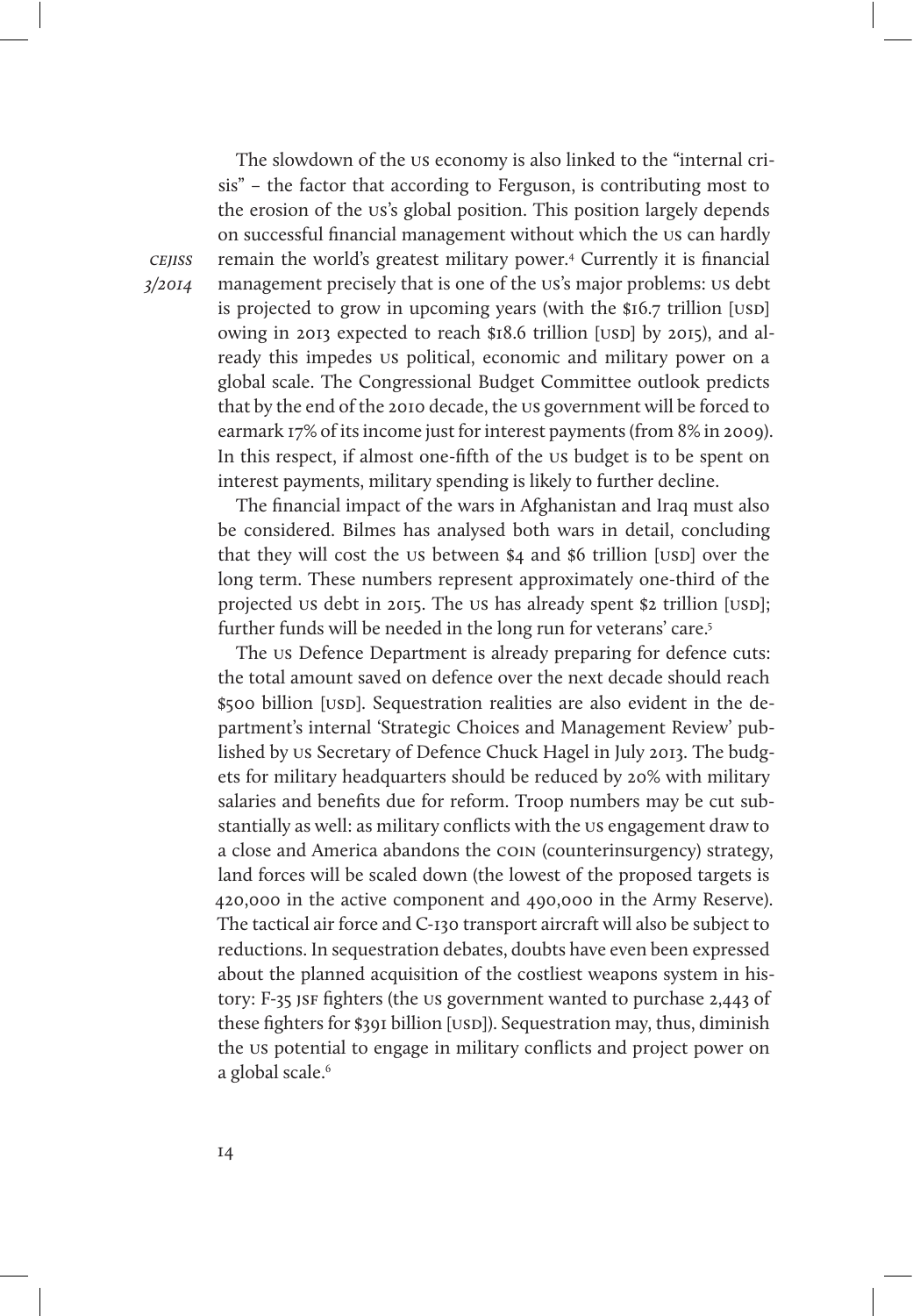The defence budget's impact can also be seen in the altered us military strategy published in January 2012 under the title 'Sustaining us Global Leadership: Priorities for 21<sup>st</sup> Century Defense.'<sup>7</sup> The document clearly signals that the us is abandoning its traditional two-war strategy (maintaining the ability to wage two conventional wars simultaneously); instead, it is moving towards a full focus on winning a single armed conflict while avoiding defeat in a potential second conflict. The main emphasis is put on the us's deterrence potential.

The new military strategy also states that 'China's emergence as a regional power will have the potential to affect the U.S. economy and our security in a variety of ways.' This acknowledgement signals the readiness of the Obama administration to focus us political, economic and military potential on the Asia-Pacific region. It also means that the us will engage less in other regions of the world. Donilon, national security advisor to Obama, explains that the White House has carried out a strategic review of priorities which revealed an imbalance in the us's global projection of power. According to Donilon: '[I]t was the President's judgment that we were over-weighted in some areas and regions, including our military actions in the Middle East. At the same time, we were underweighted in other regions, such as Asia-Pacific.'8 Practical steps by the administration have followed this conclusion: during nato's operation in Libya (2011), the us opted to "lead from behind;" it has also given only modest support to the French operation in Mali (2013) and has maintained a very reserved stance on the possibility of engaging in the Syrian conflict (2013).

Europe's importance in us policies is gradually diminishing as a logical consequence of post-Cold War history. After the dissolution of the Soviet Union and the whole socialist bloc underpinned by the military strength of the Warsaw Pact, Europe ceased to be the primary focus of interest for us power. Instead, the us's key power struggles shifted towards the Asia-Pacific. Therefore, it makes no military sense for the us to maintain a huge American military presence in Europe: since the end of the Cold War, 85% of American troops stationed in Europe have been withdrawn. During the Cold War, Europe was home to 450,000 American troops stationed at 1,200 military bases, while today the us maintains only 21 such bases for 61,000 troops in total. As has been mentioned, the reduction of the us military presence is largely economically motivated (i.e. by budget cuts).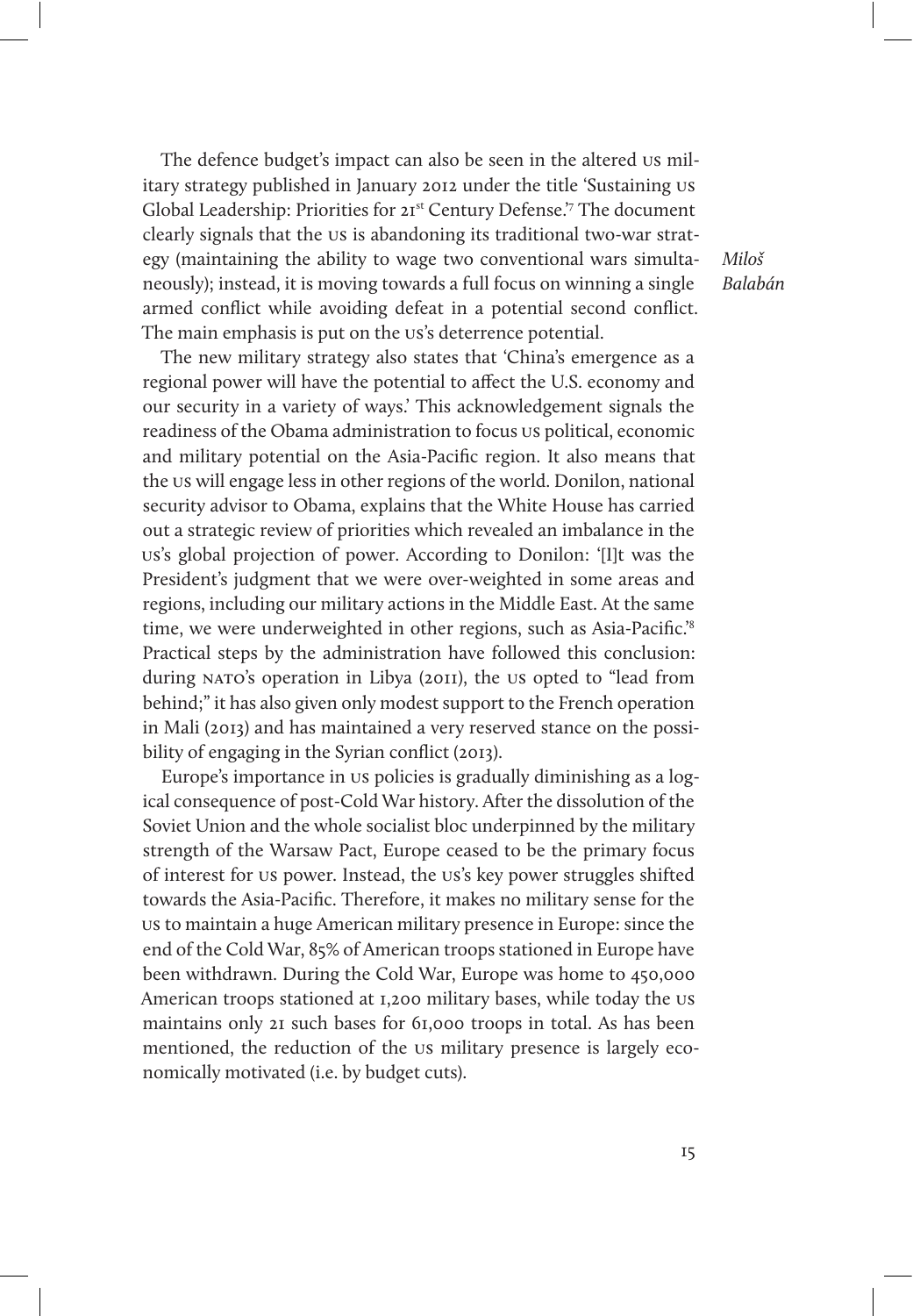Nevertheless, the us still regards Europe as one of the world's key regions for several reasons. The two sides of the Atlantic are bound together by shared values, historical and security ties embodied in nato and, last but not the least, by strong economic ties. The numbers underpin these facts: bilateral trade reached €702.6 billion in 2011; daily trade in goods and services between the us and the EU is worth  $\varepsilon_2$ billion while bilateral direct investment comes close to €3 trillion. Together, the us and the EU generate almost half of global GDP  $(47\%$ , of which the eu is responsible for more than 25% and the us for over 21%) and almost a third of global trade (the  $EU = I7\%$ , the  $US = I3.4\%$ ).

### The US-China: Relations and Dilemmas

Notwithstanding the us's stable European orientation, the principal focus of its global political, economic and security strategy is relations with the People's Republic of China. Due to this shift in us priorities, China overshadows us-eu relations in many aspects: the Sino-American connection has become the world's most important bilateral relationship.

Over the last forty years, China has undergone a fundamental transformation, moving from economic irrelevance and political isolation to the status of a respected global actor. The us has also contributed to this change since the American business spirit has combined with Chinese trading talent to form the us-China tandem. The data listed below show this clearly:

- 1. Annual bilateral trade exceeds \$500 billion [USD] (2012: \$536 billion [usp])
- 2. The us is China's second largest trading partner (the eu is the largest)
- 3. China is the third largest trading partner of the us, after Canada and the eu
- 4. China is the largest exporter to the us (exports stand at \$425 billion [usp])
- 5. China is America's largest creditor: its holdings of us government bonds are worth \$1.2 trillion [USD]
- 6. 60% of Chinese foreign currency reserves (with a total value of \$3.31 trillion [USD]) are held in us dollars (which means that China is interested in the us dollar's stability).

cejiss 3/2014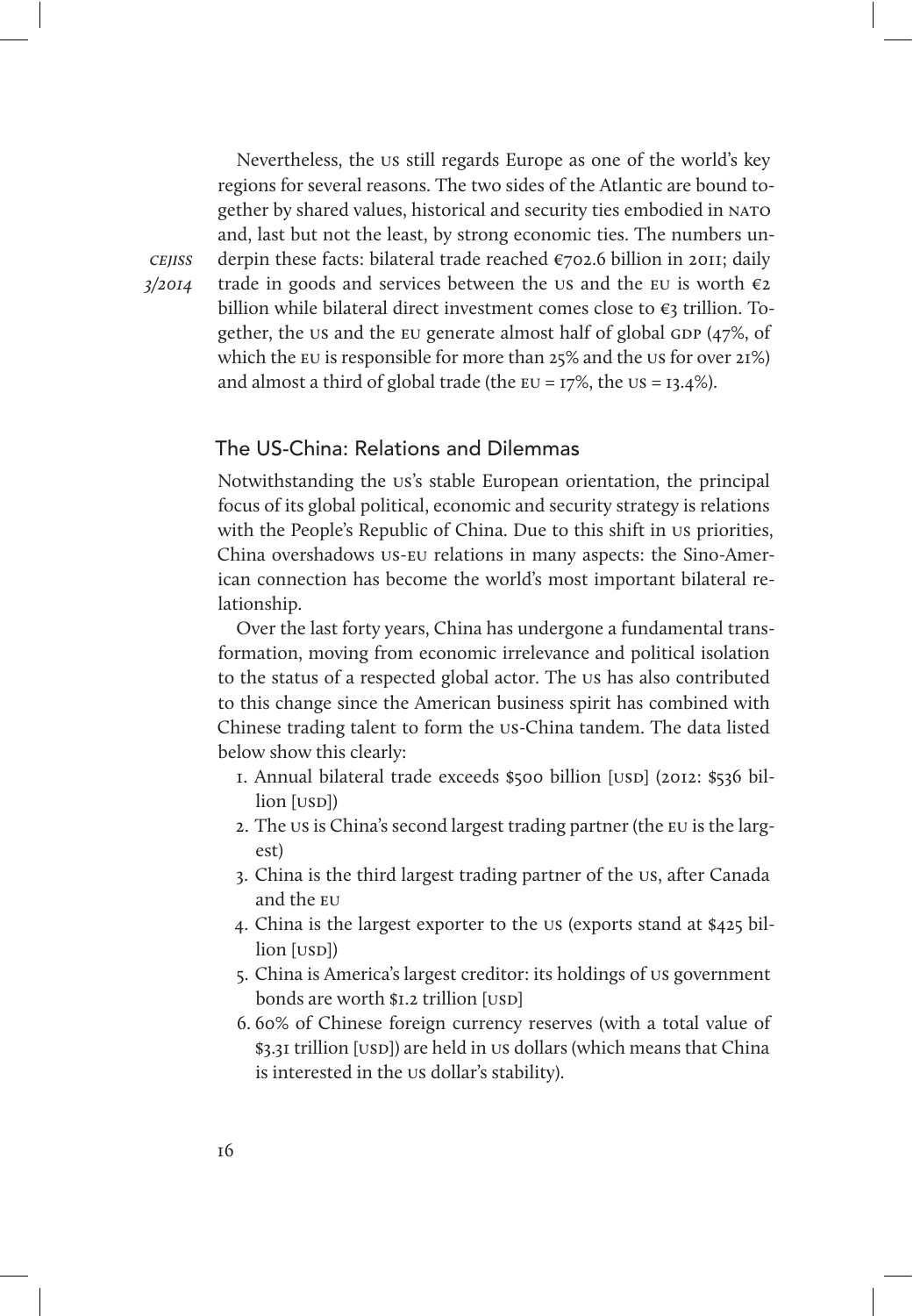Against this backdrop, there are factors that pit the two against each other: their histories, ideological and cultural differences and security interests. According to Donilon, in us-Chinese relations 'there are elements of competition and cooperation.<sup>'</sup> On his first official visit to China in April 2013, us Secretary of State, John Kerry, defined Sino-American relations as a 'new power relationship' and a 'new type of relationship.' Still, the reality is somewhat more complex. us military expert, Betts, may got to the heart of the matter when he wrote that Washington must decide whether to treat China as 'a threat to be contained or a power to be accommodated.<sup>'10</sup>

Containment is already being applied. In the new us military strategy (January 2012). The document noted that China and Iran continue to pursue asymmetric means to counter the us's projected power capabilities. The us therefore aims to invest in the military capabilities required to operate in anti-access\area-denial environments.11 Even the current level of the us military presence in the Asia-Pacific indicates a continued reliance on military power as one of the tools for containing Chinese influence. With a budget representing 40% of global arms spending, the us is certainly able to maintain strong military capabilities in the Asia-Pacific.

The Pacific is home to the largest regional headquarters of us armed forces, with 330,000 military personnel, 180 ships, 2,000 aircraft, five ground-force brigades and also two marine divisions stationed at Japanese and South Korean bases. Moreover, the us navy controls the main sea routes from the Persian Gulf to Asia. According to (former) Defence Secretary Leon Panetta, in 2012 the us planned to concentrate 60% of all its naval forces and capabilities in the Pacific by 2020.12 The us also decided to station 2,500 marines in Darwin, Australia on a rotational basis.

However, this heightened projection of us military power in the Asia-Pacific is also a consequence of increased tension in the South China Sea. Its islands give rise to numerous territorial disputes between China on the one hand and Japan, Philippines, Vietnam, Malaysia and Brunei on the other. Recently, these tensions and disagreements have accumulated (re: between China and Japan)<sup>13</sup> despite China's successful resolution of eleven long-term territorial disputes with six neighbouring countries over the past fifteen years. Some of the aforementioned countries opposing China (Japan and the Philippines) are us allies try-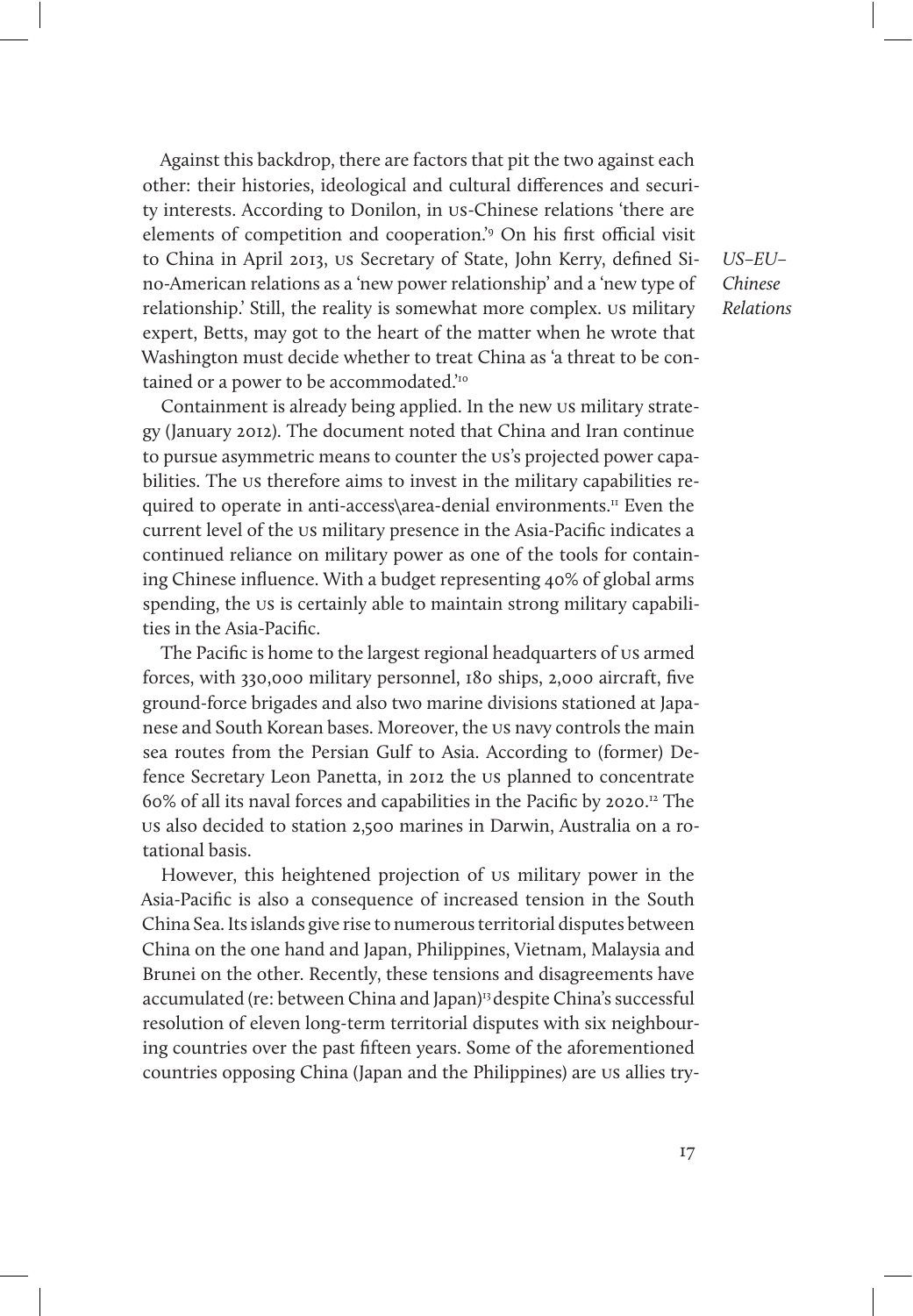ing to take advantage of the us "military umbrella," while others (e.g. Vietnam, involved in a war with the us some forty years ago) seek military or political cooperation with the us as a way of counterbalancing China. And, the us provides military aid to Taiwan.

**CEIISS** 3/2014

The official Chinese reaction to the us's "Asian Pivot" is undoubtedly negative, highlighting an 'anti-Chinese subtext' in the increased us presence in the region. Chinese officials' statements are quite resolute, stressing China's readiness to counter the increasing military presence of a foreign power in its geographical backyard. Former Chinese president and Chinese Communist Party general secretary Hu Jintao declared at the party's 18th national congress (October, 2012) that China was firm in its resolve to uphold its sovereignty, security and development interests and that it would never yield to any outside pressure.14 His successor, Xi Jinping made a similar statement at a "collective education session" of the Political Bureau of the cpc Central Committee January 2013: '[F]oreign countries should not expect that we will trade on our own core interests, nor expect that we will eat the bitter fruits of damaging our country's sovereignty, security and developing bene $fits'$ <sup>15</sup>

The above statements by Chinese leaders should be understood in a broader historical context since one of the tenets of present Chinese policy is the resolution never again to accept any kind of inferior international status. This is the result of the First Opium War (1842), a century-long curtailment of China's sovereignty referred to by Chinese historians as the 'Century of Humiliation.' This period ended only with the establishment of the People's Republic of China on 01 October 1949.

To prevent history from repeating itself, China is very assertive about its priority strategic interests, supporting them with both military and economic power. Since March 2010, these priority interest areas have been the South China Sea, Tibet and Taiwan. China's rising military budget evidences the growth of its military power: from \$32.1 billion [USD] in 2000 to  $$143$  billion [USD] in 2011 (as estimated by the Stockholm Institute for Peace Research (sipri)). Even so, the Chinese military budget bears no comparison with its us counterpart, which according to sipri data, reached us\$711 billion in 2011 (making China's military spending five times smaller).<sup>16</sup>

But China is also developing certain military capacities and capabilities to counter the projected us power. One example is the Chinese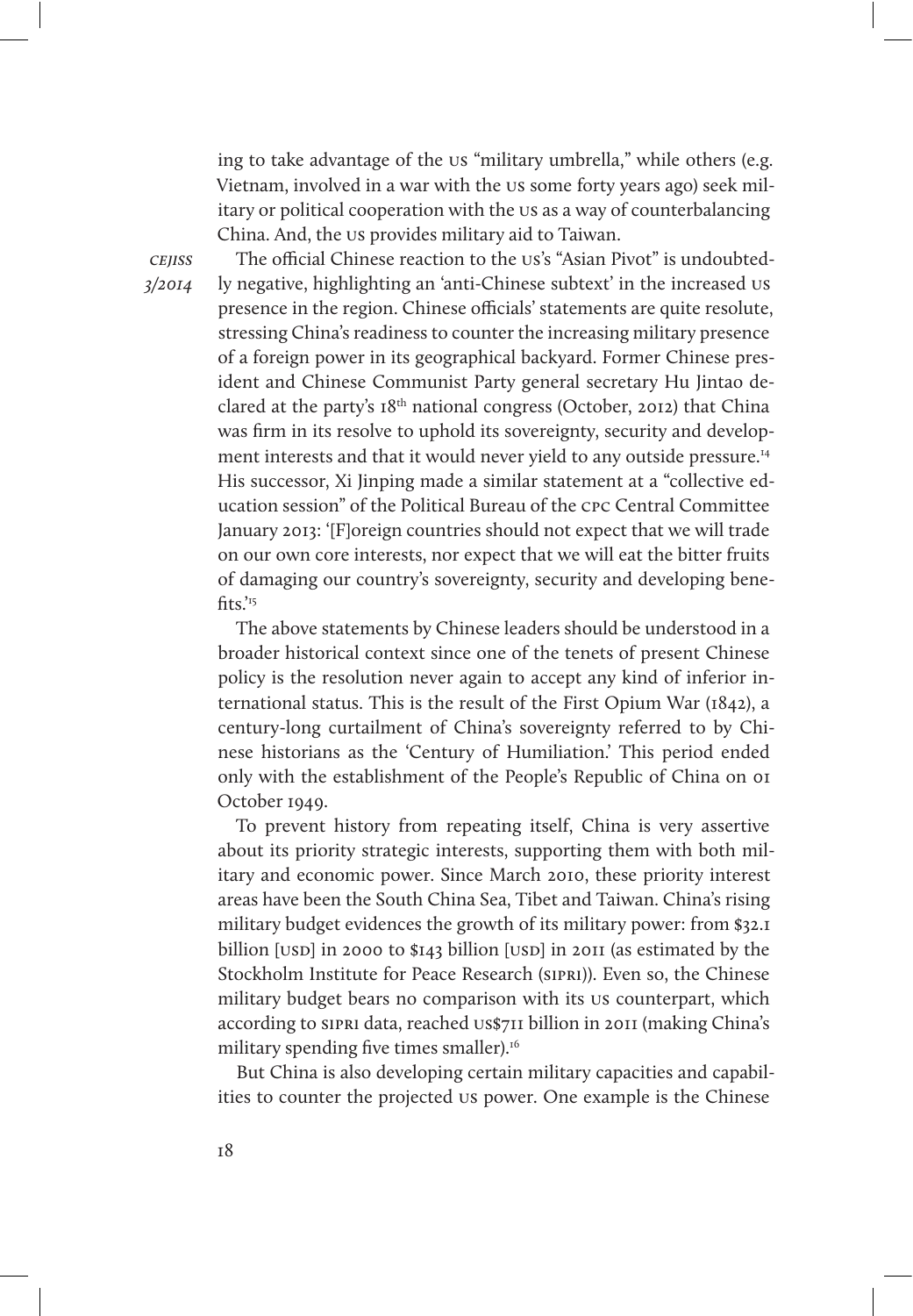space programme because of which China became the third country in the world capable of launching its own spacecraft in 2011. This may be one of the reasons why us experts have predicted that despite the massive difference in us and Chinese nuclear warhead potential (China's intercontinental ballistic missile arsenal ranges from 70 to 75), both countries will eventually reach mutual vulnerability level.<sup>17</sup> The shooting down of an old weather satellite by a mid-range ballistic missile in January 2007 confirmed China's possession of anti-satellite weapons. This fact makes the us take Chinese nuclear capabilities seriously: eight of the fourteen us nuclear submarines are permanently deployed in the Pacific.

As a result, China is paying increased attention to developing its navy. In 2012, its first aircraft carrier Liaoning was launched,<sup>18</sup> and the deployment of DF-2I D anti-ship long-range missiles (designed for an attack on us aircraft carriers) is still in progress. This makes clear the Chinese strategic intention: to deny the us navy access to the western part of the Pacific and thus prevent it from approaching Taiwan.

China's capacity for cyberspace operations is also on the rise. In this context, the (former) us Defence Secretary, Harold Brown, concluded that reaching 2030 without a major confrontation between the us and China will be an important achievement. The us will probably hang onto its military power predominance for at least the next fifteen to twenty years. An asymmetrical war could, however, undermine America's advantage if China, in addition to infrastructure attacks, resorted to cyber-attacks on the us electronic and satellite systems.<sup>19</sup> Moreover, the Sino-American cyberspace rivalry could affect bilateral trade relations: a resolution passed by the us House of Representatives in March 2013 bans all purchases of information systems wholly or partly manufactured in China, except for those vetted by the fbi to rule out the possibility of cyber espionage or sabotage.

# Pragmatic Relations, But No Chance of a "G-2"

It is becoming clear that there is the potential for an open us-China military confrontation. Yet, from their embryotic form Sino-American relations have been based on political pragmatism. China established bilateral relations with the us in 1972 during the Cold War (largely due to the efforts of Henry Kissinger, who was then national security advisor to President Nixon). China's intention was to create a counter-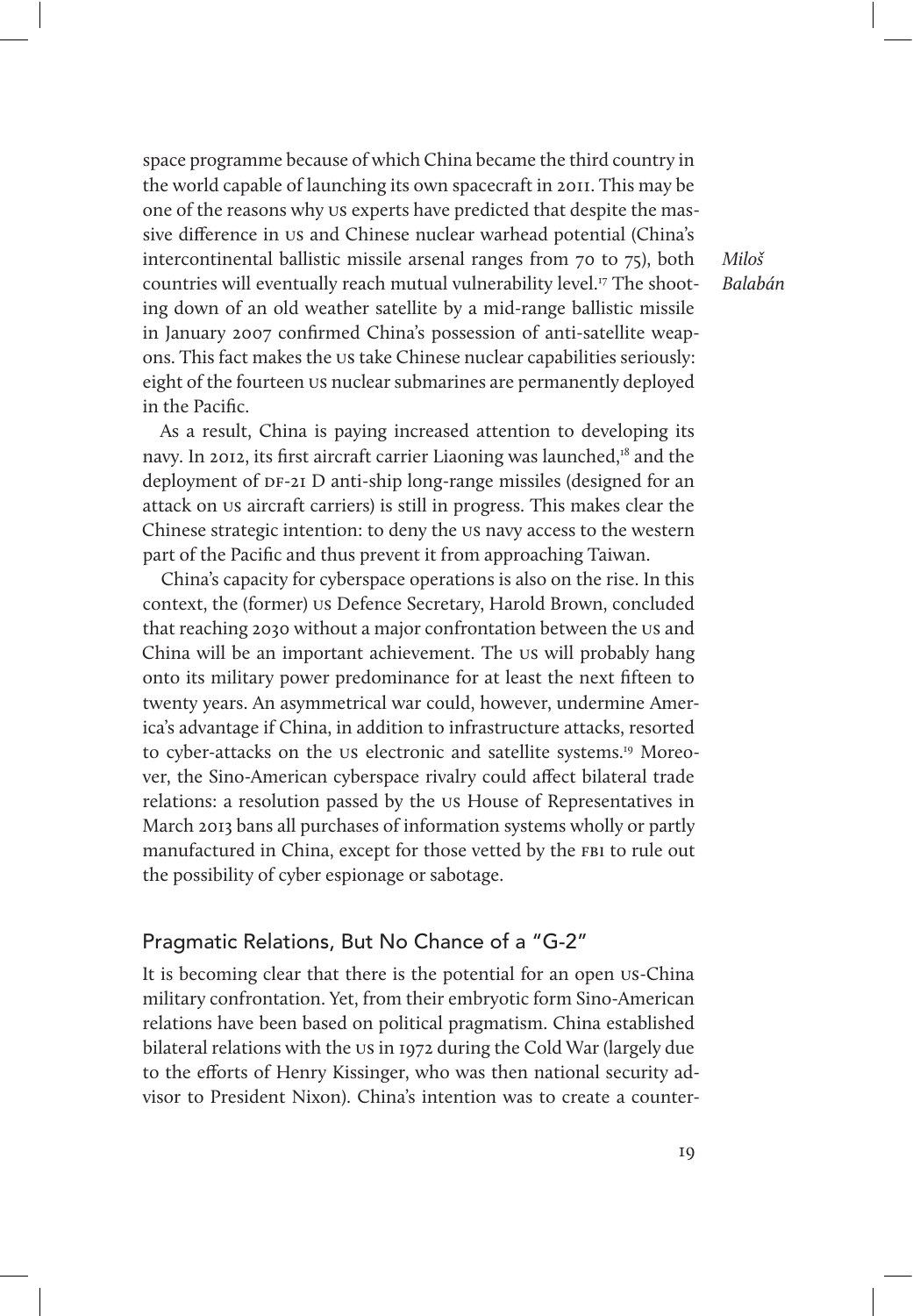balance to the ussr, with which it fought a costly border war against in 1969. Conversely, the us saw the rapprochement with China as an opportunity to deepen the international isolation of the ussr. Despite similar initial intentions, Sino-American relations were tested by many turbulent moments over the following three decades including the Tiananmen Square protests (1989), the bombing of the Chinese embassy in Belgrade during the NATO operation against Yugoslavia (1999) and the Hainan Island incident involving a clash between Chinese and us military aircraft (2001).<sup>20</sup>

There are many signals that China does indeed take a pragmatic view of bilateral relations with the us in the Asia-Pacific region. When he was China's Deputy Foreign Minister, Cui Tiankai highlighted this issue in an article published in China International Studies (2012). Commemorating the 40<sup>th</sup> anniversary of Richard Nixon's first visit to China (21-28 February 1972), this article analysed the situation in the Asia-Pacific, noting that positive interactions between China and the us foster the interests of both countries as well as serving those of all states in the region. Moreover, the Asia-Pacific region is large enough to hold both China and the us.<sup>21</sup>

This conclusion was developed further by General Xiong Guangkai, a prominent Chinese military official in an article in International Strategic Studies. According to Guangkai, security in Asia is inseparable from us foreign policies. In his words, Asian countries want China and the us to face the challenges in the Asian security space jointly and assume joint responsibility for providing security, maintaining communication and coordinating steps on key regional issues.<sup>22</sup> A presidential meeting between Xi Jinping and Obama (September 2013) in the framework of the G20 negotiations in Russia confirmed these conclusions. On this occasion, Xi Jinping declared that 'the Asia-Pacific is the region that best displays [the] shared interests of China and the United States' and that 'the scope for bilateral cooperation is larger than the differences.'<sup>23</sup>

us-Chinese bilateral cooperation strongly affects security policy, including, for example, the us-China Strategic Security Dialogue, consultations on Asia-Pacific issues and the twelve China-us defence consultations involving top military representatives on both sides. The two countries have also established a hotline for direct communication between their defence ministers – a framework that previously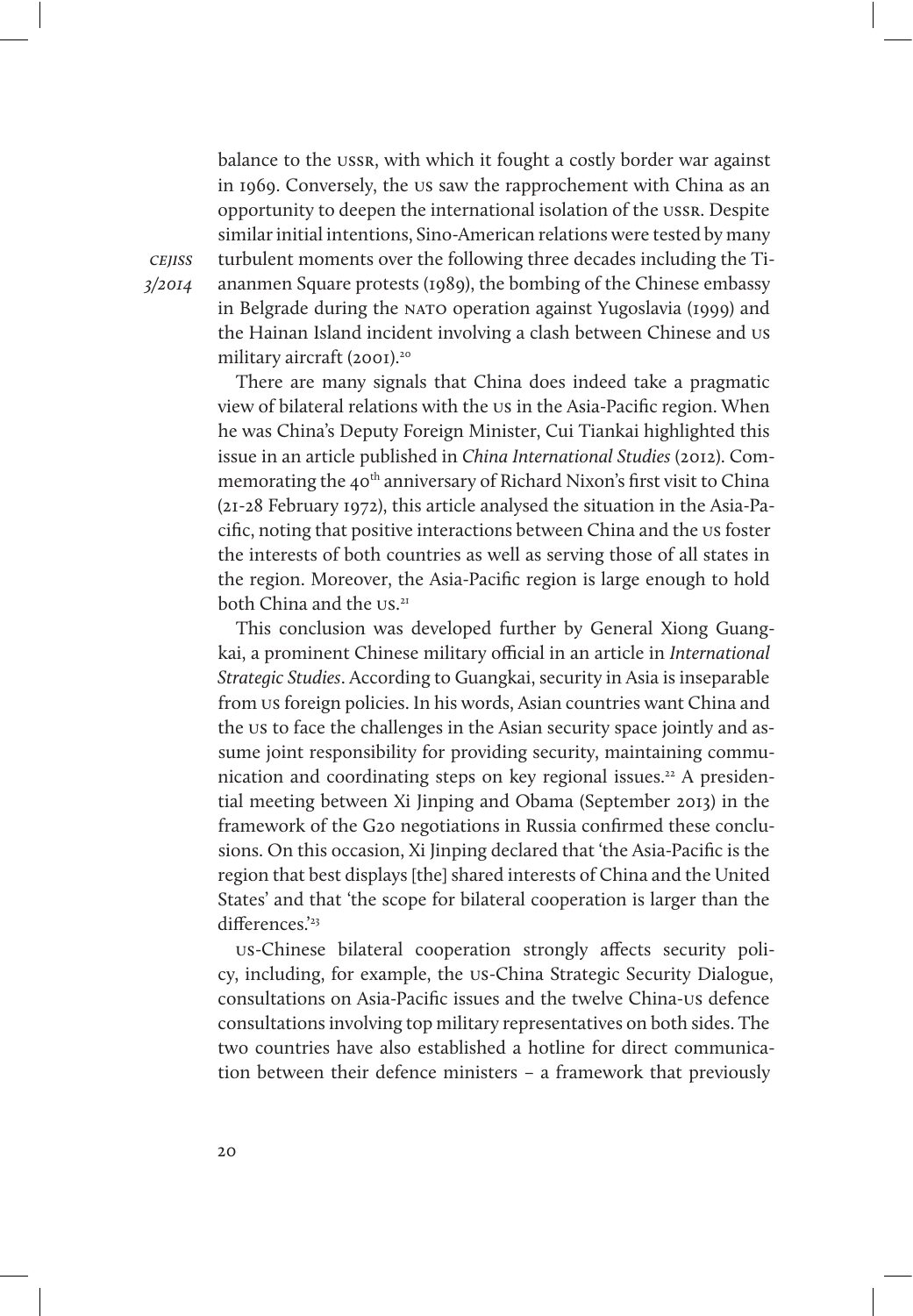existed between the Cold War superpowers (the us and ussr). This arrangement between China and the us epitomises the new and exceptional status of us-Chinese relations.

us-Chinese security cooperation also covers such issues as non-proliferation of weapons of mass destruction (WMD) (e.g. the six-party talks on the North Korean and Iranian nuclear programmes) and combating terrorism and piracy. Evidencing the latter, China's active participation in anti-piracy operations in the Gulf of Aden shows that it is assuming greater responsibility for global security.<sup>24</sup>

According to the Strategic Economic Dialogue (SED), it is, however, extensive economic cooperation which is the most important ingredient of bilateral relations, and this is still present between China and the us. The growing importance of us-China bilateral cooperation may raise speculations about the emergence of a "G-2" – a core axis of power in 21st-century global governance.

In 2009, former national security advisor to President Carter, Zbygniew Brzezinski, defined the basic tasks and contours of this 'Group of Two' in a Financial Times article titled 'The Group of Two that Could Change the World.'25 Brzezinski concluded that despite the competitive nature of the us-China relationship, the level of mutual dependence between these countries requires them to discuss not only issues of bilateral cooperation, but also global ones (e.g. the widening and deepening of geostrategic cooperation beyond the immediate need for close collaboration to cope with the economic crisis). According to Brzezinski, an informal "G-2" is especially needed in an era in which the risks of a massively destructive 'clash of civilizations' are rising and must be eliminated. It is therefore essential that the us-China dialogue contain a very broad range of regional and global issues such as the Israeli-Palestinian conflict, Indian-Pakistani relations, North Korean and Iranian nuclear programmes, wmp non-proliferation, climate change, stepping up un peacekeeping activities in failed states and enlargement of the existing G-8 to G-14 or G-16 to develop a more inclusive response to global challenges, especially the economic crisis.

Nevertheless, China has been reluctant to respond to this vision, partly because of the influential legacy of Deng Xiaoping, the father and animating spirit of Chinese reforms. In the 1990s, Deng declared that China should maintain a low profile and be a calm observer of international affairs, never claiming leadership, hiding its capabilities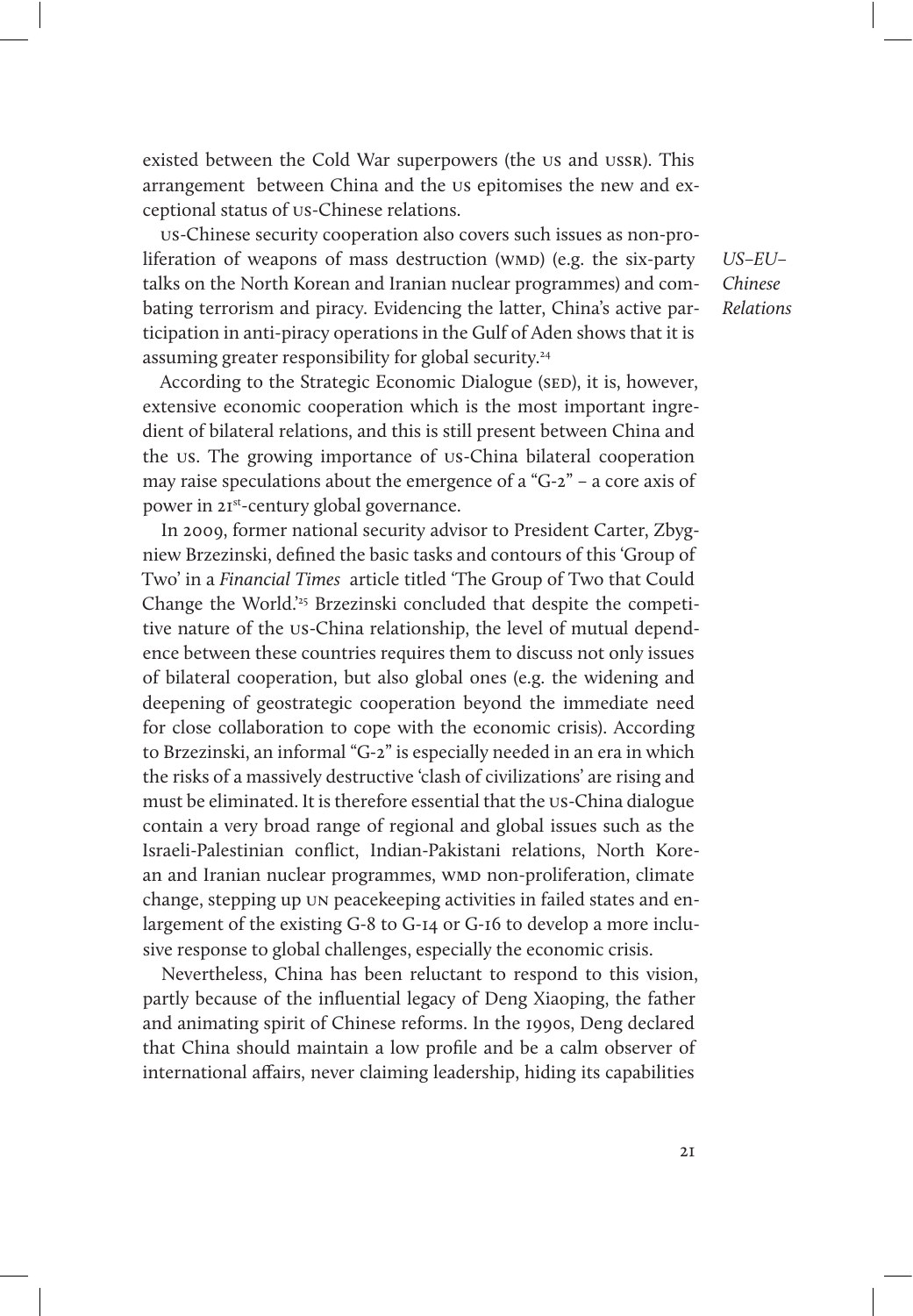and biding its time. He did not explain, however, why China should hide its capabilities or when "its time" would come. Even so, China continues to follow Deng's strategy. Internationally, it rarely initiates activities that could be interpreted as attempts to revise the existing global order. The focus of its international policies is definitely economic development or economic cooperation "in all directions," which cements China's regional and global position. This approach is also advocated in the 'China's Peaceful Development' document – a de facto declaration of China's political, economic and security priorities in today's world. It states, among other things, that 'China has decided upon peaceful development and mutually beneficial cooperation as a fundamental way to realise its modernisation, participate in international affairs and handle international relations.' The document also notes that the strategy of peaceful development distinguishes China from other rising world powers, who, as their global ambitions grew, fought over colonies and spheres of influence, often opting for military expansion into other states.<sup>26</sup>

The official stance also indicates the limits of China's engagement in tackling global challenges and crises. There is a marked cautiousness, perhaps stemming from the realisation that Chinese policies must ensure the country's continued smooth modernisation through economic development since this is the basis for domestic political and economic stability. Brzezinski's vision of a more active Chinese involvement in global affairs – not only in economic matters, but also in politics or security – is seen by China as potentially dangerous as it could negatively impact both its international standing and its domestic policy. Undoubtedly, China follows the lessons learned from recent international engagements by the us (especially those in Iraq and Afghanistan), which left America weakened. Still, it should not be overlooked that, despite this official self-circumscription of Chinese foreign and security policy, there is an internal debate in China about the possibilities and parameters of its international engagement. According to Shambaugh, the debate reflects the conflicted nature of Chinese foreign policy, which oscillates between efforts to 'join the club' of world powers, the wish to remain a regional power and the ambition to retain the title of 'leader of the developing world.'<sup>27</sup> Yan Xuetong has a distinct voice on this internal debate. In late 2011, Xuetong wrote that since only the us and China can afford to spend more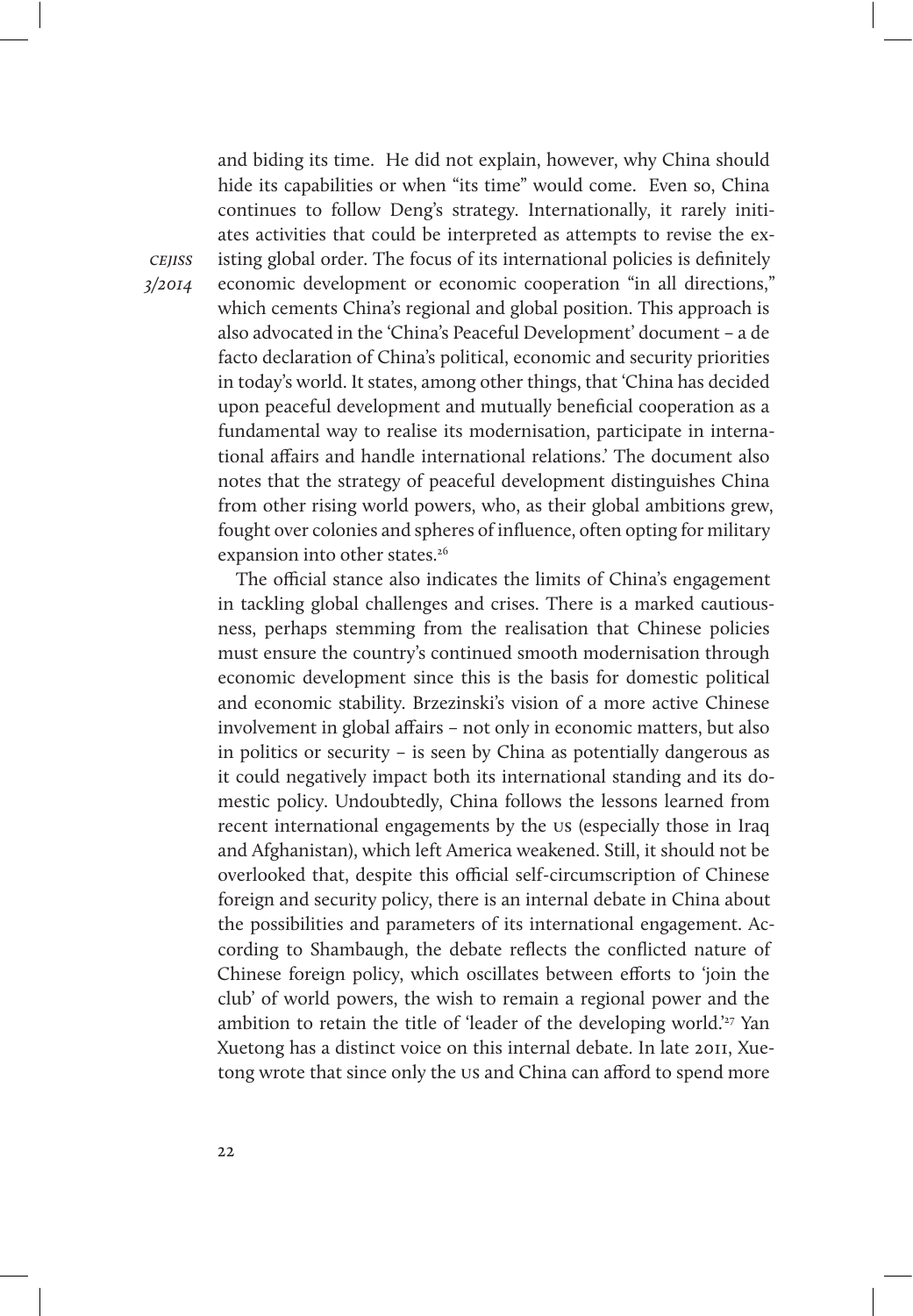than \$100 billion [USD] annually on military budgets, we are seeing a transition 'from one superpower and several strong powers to two superpowers and several strong powers.'28

But Xuetong's article (dubbed the 'Chinese foreign policy manifesto' by Russian and Chinese studies expert Mikhail Mamonov<sup>29</sup>) also produced other conclusions. One of these is that interfering in other countries' internal affairs is justifiable, i.e. China has the right to define its 'core interests' whose defence may even require extreme measures. The article also calls for a redistribution of responsibility and leadership powers in multilateral organisations to enhance their effectiveness. A key element is the emphasis on China's readiness to consider a potential increase in its responsibility for global processes by consulting the us.

# A Heightened Geo-Economic Confrontation between the US and China

Xuetong's conclusions could be taken to suggest that the emergence of a "G-2" is a viable long-term prospect in the development of Sino-American relations. However, increasing economic competition between China and the us in the Asia-Pacific, which has taken on new dynamics since the end of 2012, contradicts this assumption. Currently we are witnessing the emergence of two competing regional economic groups led by China and the us. China supports the formation of a new regional economic coalition – " $ASEAN<sup>30</sup> + 6"$  – comprising the ten ASEan countries plus Australia, China, South Korea, Japan, India and New Zealand. At the asean+6 Summit in November 2012, participants announced the opening of talks on the establishing of a "Comprehensive Regional Economic Partnership" (crep). It can be assumed that this group, with a total population of three billion people and an aggregate GDP of  $\gamma$  trillion [USD], would be dominated by China, representing nearly half of this population and 50% of the GDP.

In contrast, the us supports another kind of regional economic cooperation: the Trans-Pacific Partnership (TPP) founded in 2005. Currently, this consists of thirteen Asia-Pacific countries and also includes Latin American states.<sup>31</sup> The us declared that it regards TPP as a basis for a regional free trade area. Just as China has a leading position within the crep, the us can dominate the tpp (generating 75% of its aggre-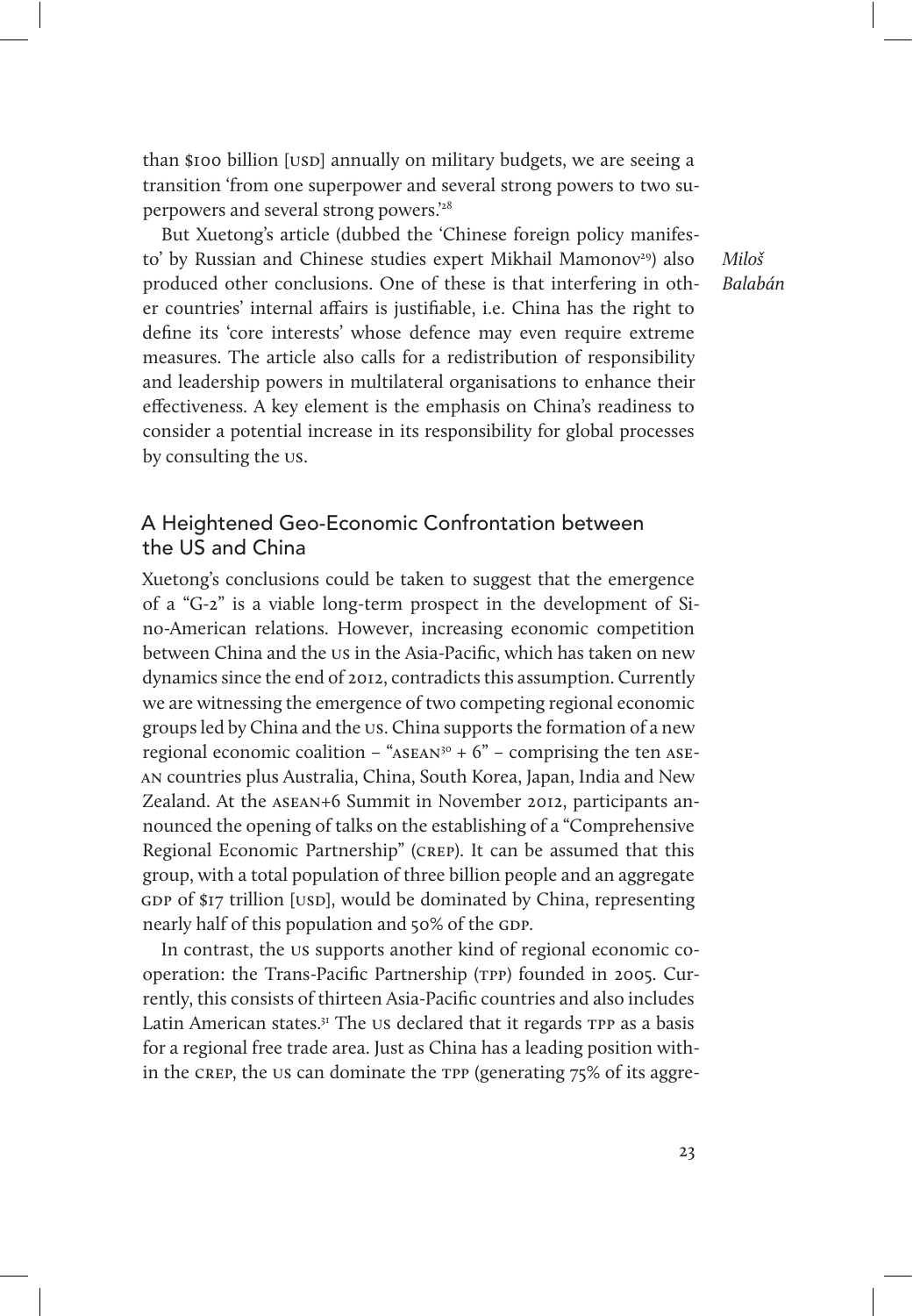gate gdp). In many cases, the two groups have also offered membership to the same countries (which are now conducting pre-accession negotiations). Brzezinski commented critically on this recent development:

I'm sorry that the Trans-Pacific Partnership idea that we are propagating doesn't include China. I think that this is a mistake. But I also know there is a Chinese proposal, for an Asian cooperative sphere, which does not include us. We are both making mistakes.<sup>32</sup>

The clash between China and the us over the status of the Asia-Pacific as an economic hegemon also has geopolitical implications. The transatlantic area is currently seeing efforts to establish the Transatlantic Trade and Investment Partnership (TTIP) between the EU and the us; they aim to create a trade bloc representing almost half of global economic output and remove existing trade barriers between the two transatlantic actors. At the beginning of Obama's second term, TTIP was nicknamed "economic NATO." The phrase was coined by American lawyer and diplomat C. Boyden Gray whose article 'An Economic nato: A New Alliance for a New Global Order' was published by the influential us think-tank this Atlantic Council, chaired until recently by us Defence Secretary Chuck Hagel.<sup>33</sup>

The diminishing importance of the "old NATO" for us security is being discussed by the us security and political community. The core of the debate is America's criticism of European nato members' declining military capabilities and the consequential us reluctance to "make up" for this deficit at the expense of its own budgetary stability. In this context, the concept of an "economic" NATO, represented by TTIP, might enable Europe to play an important economic role in us strategic interests. According to economic forecasts, by 2030 none of the European countries will be among the most developed economies in the world. Thus,  $TTIP$  may be one of the prerequisites for Europe's continuing influence on global affairs. The main prerequisite, however, is definitely the completion of European integration, which looks to be difficult given the EU's existing economic problems.

Obama may try to integrate the two regional economic blocs (TTP and TTIP) creating an "alliance" of us associates in North America, Europe and the Asia-Pacific. This would give the us the opportunity to reverse the decline of its global political and economic clout in recent years and face the rising political and economic influence of China.

**CEJISS** 3/2014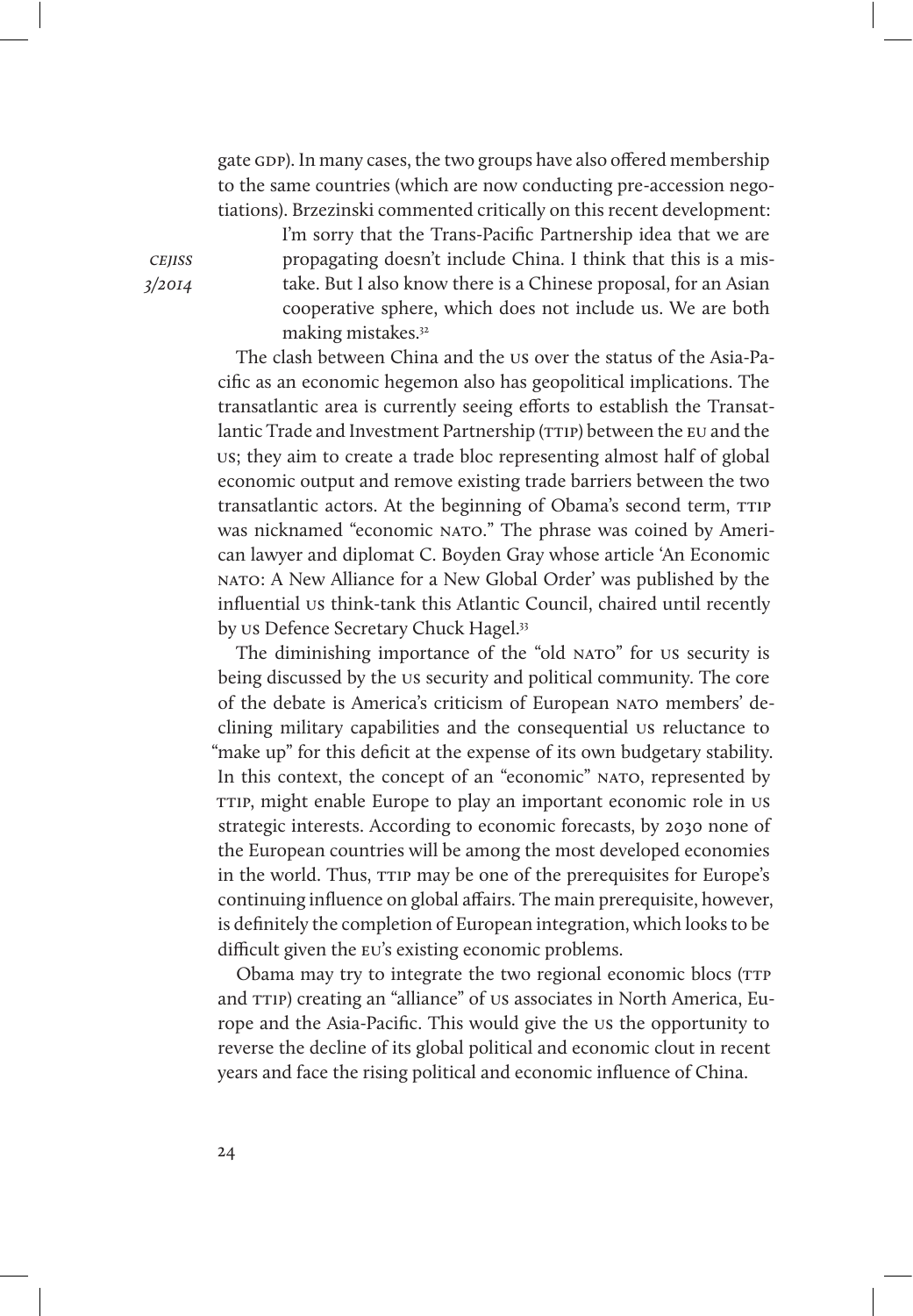# The US, Asia and Europe Drawn Apart by Divergent Economic and Political Interests

There are many obstacles on the way to achieving the vision outlined above. Firstly, maintaining existing alliances with the us-friendly Asian states may be a challenge since these countries face a difficult dilemma. On the one hand, they wish to retain us security aid while, on the other, they have an equally strong interest in economic cooperation with China, which influences their socio-economic development and stability. It remains to be seen which of the two interests will prevail. From an economic standpoint, however, it is clear even now that Japan, South Korea and asean states value their trade relations with China far more than those with the us. Moreover, many Asian countries with strong development dynamics are fierce competitors of the us in international commerce. This raises an interesting paradox: while the us holds a "military umbrella" over its Asian allies, the states thus sheltered are becoming increasingly prosperous due to their economic relations with China and also because their own economic boom is not significantly retarded by large-scale arms spending. Their prosperity is, thus, achieved partly at the expense of the us. Therefore, it is not entirely unthinkable that the us, confronted with financial challenges, will demand that its Asian allies shoulder a greater share of financial responsibility for the American military presence. This, in turn, could cause some tension in bilateral relations.

There are several reasons why the us wishes to diversify its "portfolio of alliances" in the Asia-Pacific. Panetta made an appeal in this direction during his last European tour (January 2013), stating that 'Europe should join the United States in increasing and deepening our defence engagement with the Asia-Pacific region … Europe should not fear our balance to Asia; Europe should join it.'34 In practical terms, this would mean greater military involvement of the EU and NATO in Asia, alongside the us. This is not a new idea in the case of NATO. In 2004, the then us ambassador to NATO Nicholas Burns came up with the concept of a "global NATO," which was developed two years later by his successor, Victoria Nuland. The core of the concept was the strengthening of nato's cooperation with Australia, Japan and South Korea so as to make the alliance a truly global military power. This possibility of "going global" was also the focus of nato's November 2006 summit in Riga, Latvia; this failed, however, to win support from the majority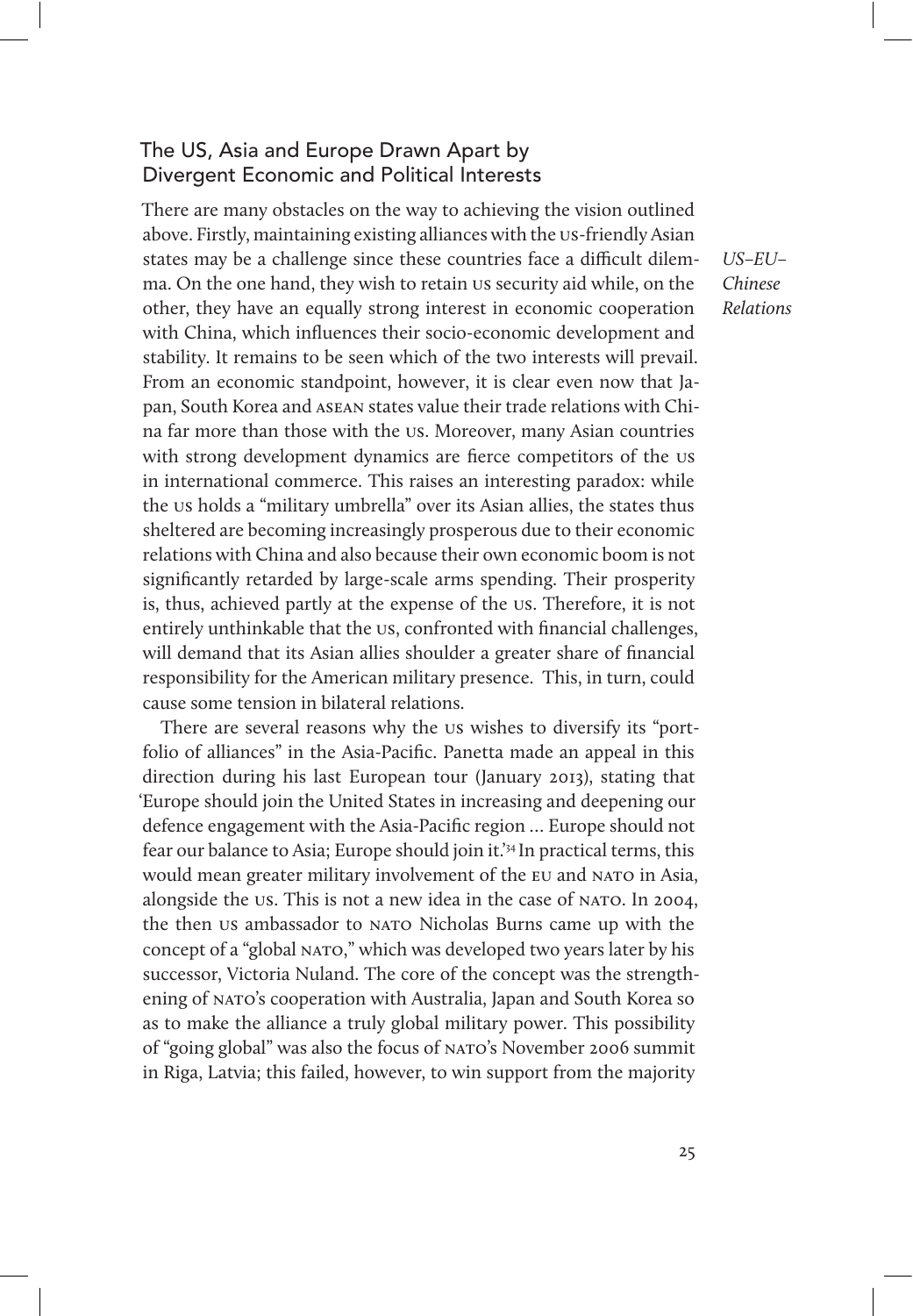of member states despite uk endorsement. The concept's most vocal opponents were France and Germany, which allegedly feared that such "strategic globalism" would undermine NATO's internal stability and have a negative impact on relations with China and Russia. In addition, most NATO members were and still are reluctant for purely practical reasons: with their limited military capabilities (further weakened by crisis-induced spending cuts), taking on new strategic commitments in the Asia-Pacific would hardly be practicable.

From a military perspective, the most important capability for operating in the region is the naval force. But only 3 out of 28 NATO members have navies capable of operating in oceanic waters. Among European nato members, France is the only state equipped with an aircraft carrier (the Charles de Gaulle) and experts believe that NATO's presence in the Asia-Pacific can only be symbolic.<sup>35</sup> However, an even greater obstacle to the EU and NATO's more active engagement in the Asia-Pacific lies in the divergent political and economic interests of the us and Europe. Escalating existing or potential security tensions in East Asia that are visible in territorial disputes, might significantly damage European interests as the eu has strong trade ties with the region (four of its ten "strategic partners" – China, Japan, South Korea and India – are East Asian countries). The eu also faces another major risk: in contrast to Europe, the whole Asia-Pacific region has no institutional security framework that would prevent bilateral and regional conflicts or, in case of their breakout, facilitate their peaceful settlement. This is one of the reasons why the eu and the us jointly participate in the asean Regional Forum (ARF). In June 2012, ARF held top-level negotiations which led to the signing of the us-eu Statement on the Asia-Pacific Region. The document declares that the parties can act jointly to help solve issues in the region such as maritime security, wmp non-proliferation, cyberspace security and fight against piracy.36 The same interest in cooperation is reflected in the 'Guidelines on the eu's Foreign and Security Policy in East Asia' document (June 2012), which confirms that the eu has a strong interest in partnering and cooperating with the us on foreign and security policy challenges related to East Asia.37

However, most European governments are unwilling to engage in the region beyond expressing diplomatic support for us actions. There are two principal reasons for this attitude. Firstly, Europeans want to avoid being "dragged" into the us-Chinese power race that largely de-

cejiss 3/2014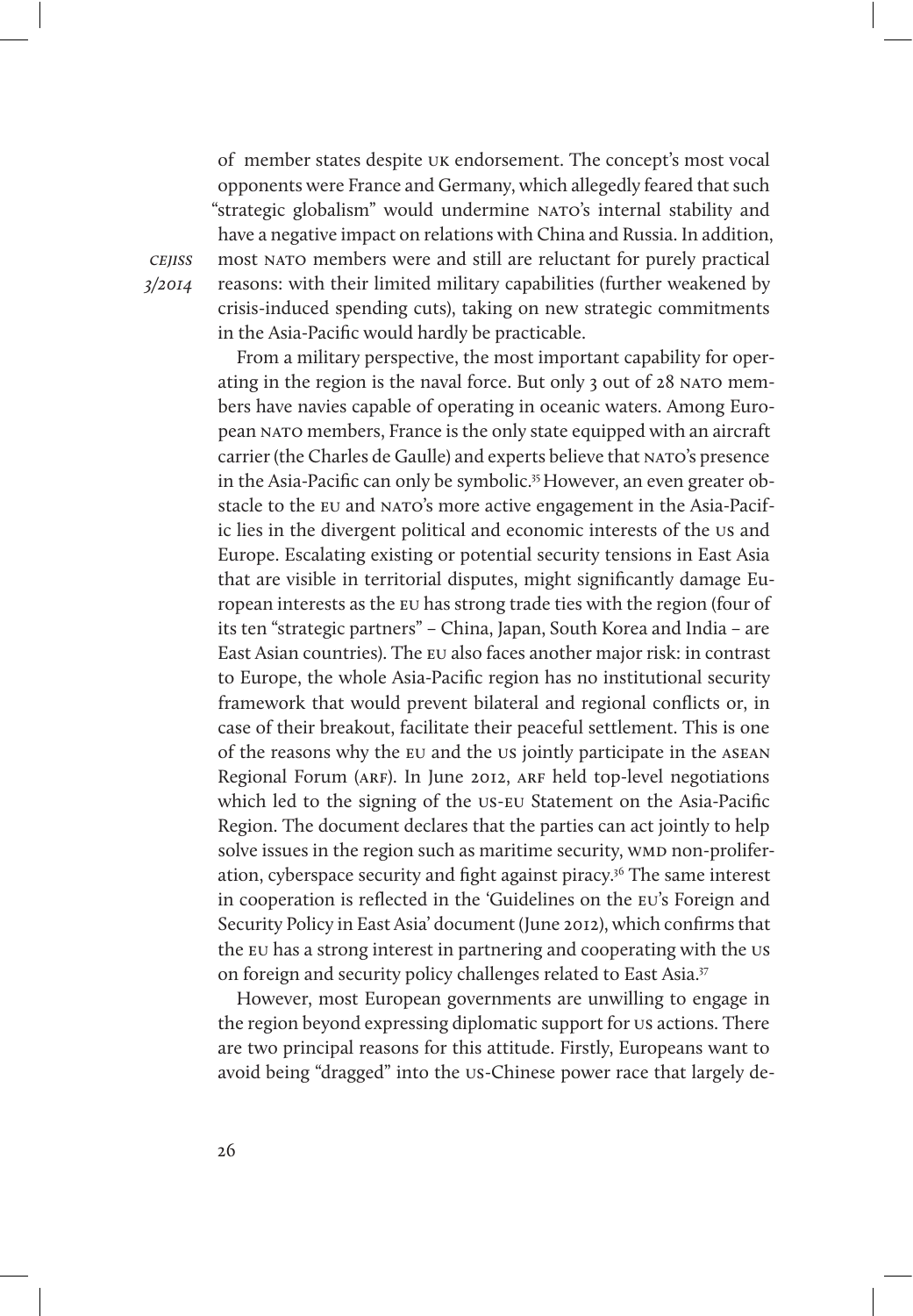termines Asian developments in political, economic and security terms. Additionally, they do not want to engage with the dilemma mentioned earlier: whether to treat China as a threat to be contained or an equal power to be accommodated. The strength of eu-Chinese economic ties is evidence that eu governments are interested first and foremost in economic cooperation. China is the eu's largest source of imports and the second largest destination for European exports after the us (e.g. in 2012 total bilateral trade between the eu and China reached €434 billion). Moreover, Germany is China's most important European trading partner, responsible for a solid third of eu-China trade (€144.3 billion in 2012). The basic logic of the eu approach has also been echoed by French Foreign Minister Laurent Fabius, who said, during his August 2013 visit to Indonesia, that the French 'pivot' to Asia will focus on diplomacy and trade.

The second reason for the European reluctance to engage more actively in the Asia-Pacific is the realisation that the eu's first priority must be the security and stability of its own neighbourhood, especially North and Sub-Saharan Africa, the Sahel and the Middle East. In view of the eu's strategic interests, the Asia-Pacific is of secondary importance. Within both the us and the eu, there are voices arguing in favour of a convenient division of responsibility between the two key global actors: if the eu focuses more on its own neighbourhood, the us will be free to engage in other regions. The uk Defence Secretary Philip Hammond declared quite openly in Singapore (June 2013) that the future will mean 'Europe doing more in its own backyard as the us tilts to [the] Asia-Pacific.'38

# Afterthoughts: The Parallel Evolution of Interests – A Path to Stability

In viewing Europe's engagement with Africa solely in this context, Hammond may have overlooked one geopolitical reality which shows how interconnected the interests of the key global actors have become. Recently the eu has also begun to pay attention to Africa in the security context since many countries of the African continent, so close to Europe geographically, have come under the pressure of radical Islam. Recent developments in Mali, which necessitated direct military intervention by eu-supported French troops, are just the proverbial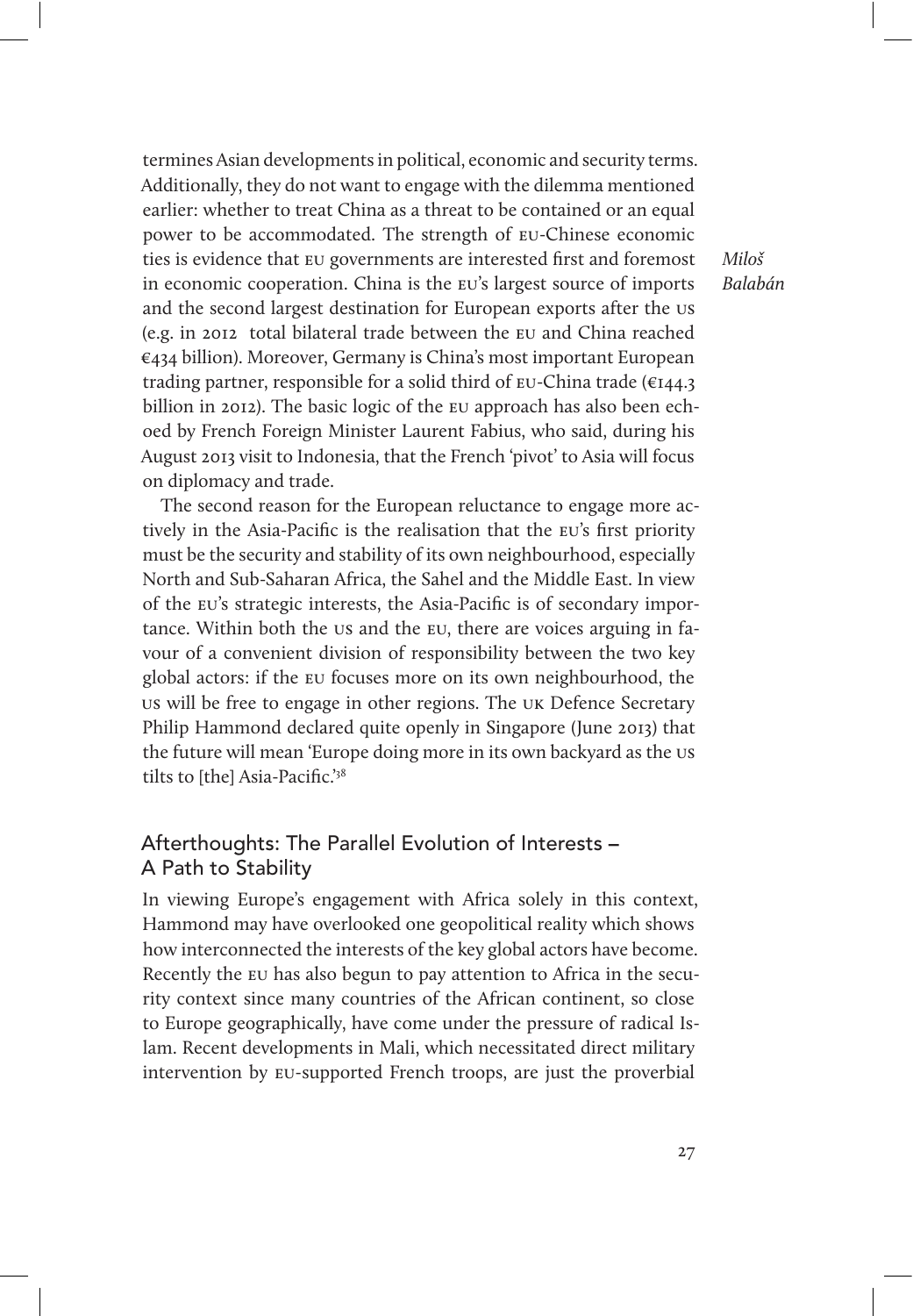tip of the iceberg. Enormous economic and societal instability in Africa, which leads to state failure, is likely to persist.<sup>40</sup> Notwithstanding the relative economic boom in a number of African states, nicknamed the "African Lions" (Nigeria, Kenya, Ghana, Zambia, Angola, Uganda, Rwanda and Ethiopia), Africa has many foci of security instability. Examples are the Darfur conflict in West Sudan; the existence of Somalia, a failed state serving as a base for terrorist and pirate groups operating in Sub-Saharan Africa; the Horn of Africa and the Gulf of Aden; and the September 2013 Islamist attack on a commercial centre in the Kenyan capital of Nairobi.

It is not only the us, freed to intervene in other world regions where its interests are at stake, that may benefit from Europe's interest in Africa's political, economic and military stability. Another beneficiary will definitely be China, which has been expanding rapidly into Africa in recent years. This can be described as an unexpected state of affairs among the three global actors. However, it should be noted that the eu and China take different approaches in their relations with African countries.

The Asia-Pacific region will reflect the real scope of the convergence of interests since it is a new geopolitical and economic centre of gravity of high importance for the us, the eu and China. The competition between the West and China for political, economic and security influence will definitely continue, but according to Henry Kissinger, the us, eu and China should focus on a co-evolution of interests and accept that these will never be identical. This veteran of American diplomacy, who opened the way for the normalising of us-China relations, believes this to be the only path towards the Pacific Community without which Asia's future might copy that of Europe on the eve of the First World War (Kissinger 2011). With the centenary of its outbreak approaching, Kissinger's words should not go unnoticed.

 $\tilde{\sim}$ 

miloš balabán heads the Centre for Security Policy, which forms part of the Faculty of Social Sciences at Charles University in Prague. He can be reached at: balaban@fsv.cuni.cz.

This article is the outcome of the research, development and innovation project titled 'Adaptation of the Security System of the Czech Re-

cejiss 3/2014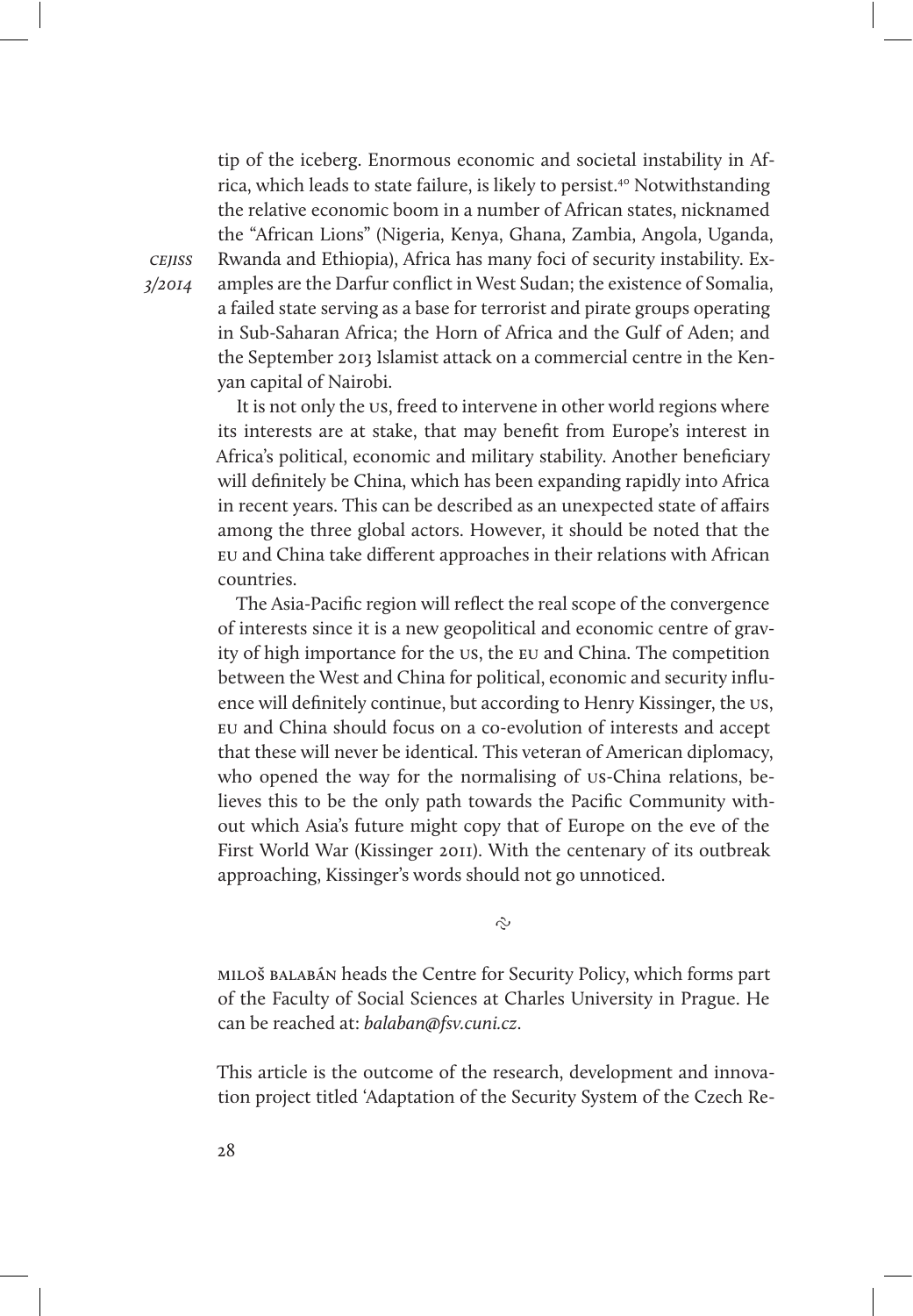public to Changing Economic, Social, Demographic, and Geopolitical Realities' (vg20132015112).

#### **Notes**

- 1 National Intelligence Council (2012), Global Trends 2030: Alternative Worlds. Available at <http://www.dni.gov/files/documents/GlobalTrends\_2030. pdf>
- 2 F. Zakaria (2008), The Post-American World. New York and London: W.W. Norton & Company.
- 3 W.R. Smyser (2012), 'The Obama Doctrine,' The Atlantic Times, 09 February. Available at <http://www.the-atlantic-times.com/index.php?option=com\_contenthyperlink "http://www.the-atlantic-times.com/ index.php?option=com\_content&view=article&id=489%3Athe-obama-doctrine&catid=62%3Afebruary-2012&Itemid=2"&hyperlink "http:// www.the-atlantic-times.com/index.php?option=com\_content&view=article&id=489%3Athe-obama-doctrine&catid=62%3Afebruary-2012&Itemid=2"view=articlehyperlink "http://www.the-atlantic-times.com/ index.php?option=com\_content&view=article&id=489%3Athe-obama-doctrine&catid=62%3Afebruary-2012&Itemid=2"&hyperlink "http://www.the-atlantic-times.com/index.php?option=com\_content&view=article&id=489%3Athe-obama-doctrine&catid=62%3Afebruary-2012&Itemid=2"id=489%3Athe-obama-doctrinehyperlink "http://www.the-atlantic-times.com/index.php?option=com\_content&view=article&id=489%3Athe-obama-doctrine&catid=62%3Afebruary-2012&Itemid=2"&hyperlink "http://www.the-atlantic-times.com/ index.php?option=com\_content&view=article&id=489%3Athe-obama-doctrine&catid=62%3Afebruary-2012&Itemid=2"catid=62%3Afebruary-2012hyperlink "http://www.the-atlantic-times.com/ index.php?option=com\_content&view=article&id=489%3Athe-obama-doctrine&catid=62%3Afebruary-2012&Itemid=2"&hyperlink "http:// www.the-atlantic-times.com/index.php?option=com\_content&view=article&id=489%3Athe-obama-doctrine&catid=62%3Afebruary-2012&Itemid=2"Itemid=2> (accessed 18 September 2013).

Leading American economist and Nobel prize winner Joseph Stiglitz notes that the top 1% of Americans receive about one-fifth of all income and control more than one-third of all wealth. More than 80% of income goes to the highest-earning 20% of the population, while the living standard of the middle classes stagnates. According to Stiglitz, the deepening welfare inequality in American society undermines economic growth and weakens democracy. See Stiglitz (2012) The Price of Inequality: How Today's Divided Society Endangers Our Future. W. W. Norton & Company, p.448.

- 4 N. Ferguson (2009), 'An Empire at Risk,' Niall Ferguson, 14 December. Available at: <http://www.niallferguson.com/journalism/finance-economics/ an-empire-at-risk> (accessed 11 August 2013).
- 5 J.L. Bilmes (2013), 'The Financial Legacy of Iraq and Afghanistan: How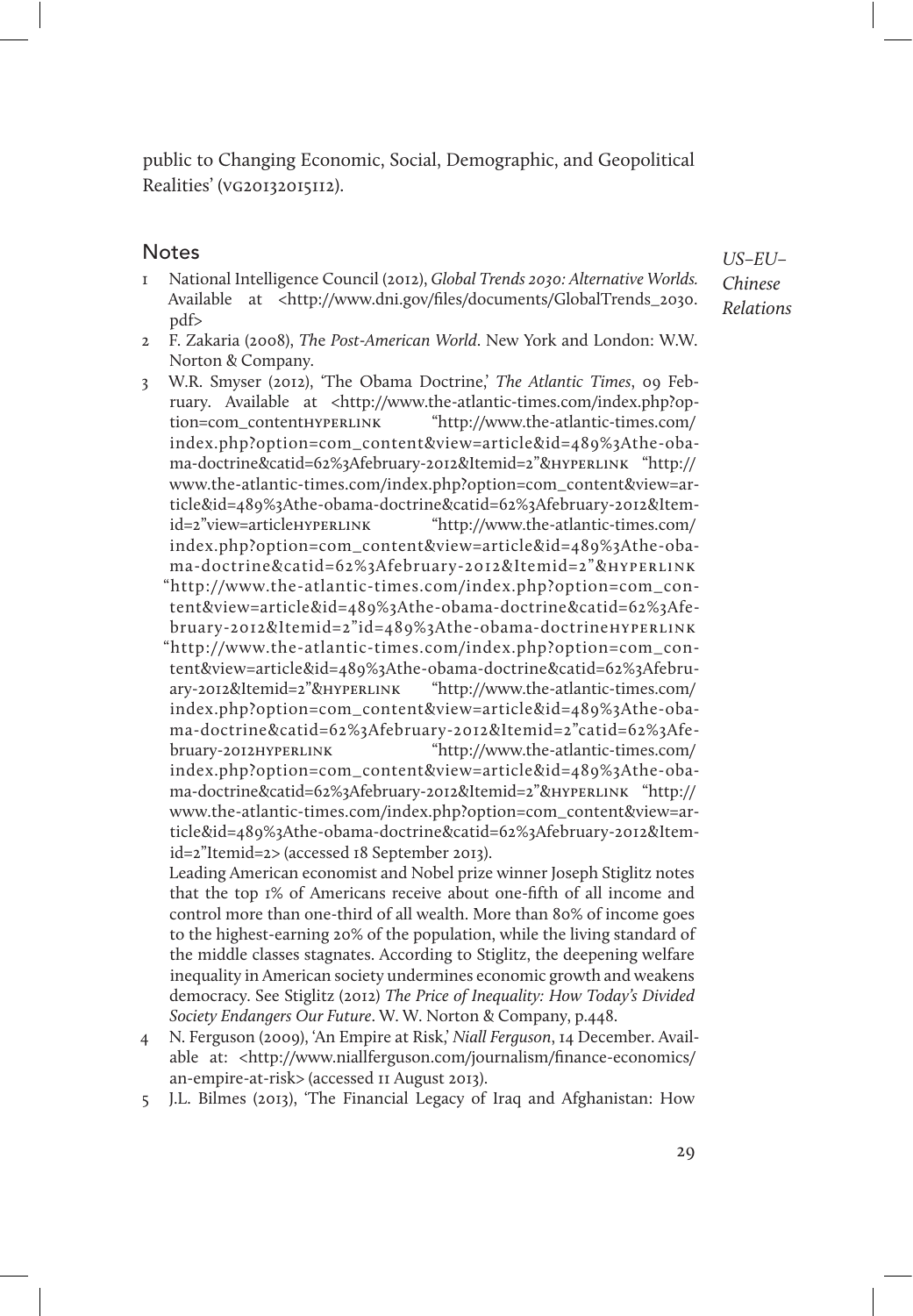Wartime Spending Decisions Will Constrain Future National Security Budgets.' HKS Faculty Research Working Paper Series RWP13-006, March. Available at <https://research.hks.harvard.edu/publications/workingpapers/citation.aspx?PubId=8956> (accessed 16 July 2013).

6 According to Andrew Krepinevich, president of the Center for Strategic and Budgetary Assessment and a leading us expert on defence budgets and military strategy, the defence budget cuts threaten to curtail investment into capabilities which the United States may not have in sufficient supply in the future. Krepinevich believes that while the United States will still be able to take part in peace operations, wars like those in Afghanistan and Iraq will be beyond its capacity, and if future conflicts require weapons to facilitate enemy elimination, the United States might not be capable of engagement.

- 7 us Department of Defense (2012), 'Sustaining U.S. Global Leadership: Priorities for 21st Century Defense.' Available at <http://www.defense.gov/ news/defense\_strategic\_guidance.pdf> (accessed 12 October 2013).
- 8 T. Donilon (2013), 'The United States and the Asia-Pacific in 2013,' speech to the Asia Society, New York, 11 March. Available at <http://www.whitehouse.gov/the-press-office/2013/03/11/remarks-tom-donilon-national-security-advisory-president-united-states-a> (accessed July 16 2013).
- 9 Ibid.
- 10 R. Betts (2013), 'The Lost Logic of Deterrence,' Foreign Affairs, March/April. Available at <http://www.foreignaffairs.com/articles/138846/richard-kbetts/the-lost-logic-of-deterrence> (accessed 14 September 2013).
- 11 us Department of Defense, 'Sustaining U.S. Global Leadership: Priorities for 21st Century Defense,' pp. 4-5. Available at <http://www.defense.gov/ news/defense\_strategic\_guidance.pdf> (accessed 12 October 2013).
- 12 E.L. Panetta (2012),'Shangri-La Security Dialogue,' speech delivered in Singapore, 02 June. Available at <http://www.defense.gov/speeches/speech. aspx?speechid=1681> (accessed 22 July 2013).
- 13 The escalation of the Sino-Japanese dispute over the Diaoyu/Senkaku Islands caused a 3.3% drop in bilateral trade in 2012.
- 14 Hu Jintao (2012), 'Firmly March on the Path of Socialism with Chinese Characteristics and Strive to Complete the Building of a Moderately Prosperous Society in All Respects: Report to the Eighteenth National Congress of the Communist Party of China,' speech delivered at the opening of the 18th National Congress of the cpc, 08 November. Available at the Qiushi Organ of the Central Committee of the Communist Party of China website <http://english.qstheory.cn/leaders/201212/t20121210\_199290. htm> (accessed 27 September 2013).
- 15 A. Lomanov (2013), Куда приводит китайская мечта, Mir i politika, April. Available at <http://mir-politika.ru/4950--uda-privodit-kitayskaya-mechta.htmlhyperlink "http://mir-politika.ru/4950--uda-privodit-kitayskayamechta.html%3e%20(accessed">hyperlink "http://mir-politika.ru/4950- -uda-privodit-kitayskaya-mechta.html%3e%20(accessed" (accessed 06 October 2013).
- 16 sipri (2012), sipri Yearbook 2012. Available at <http://www.sipri.org/year-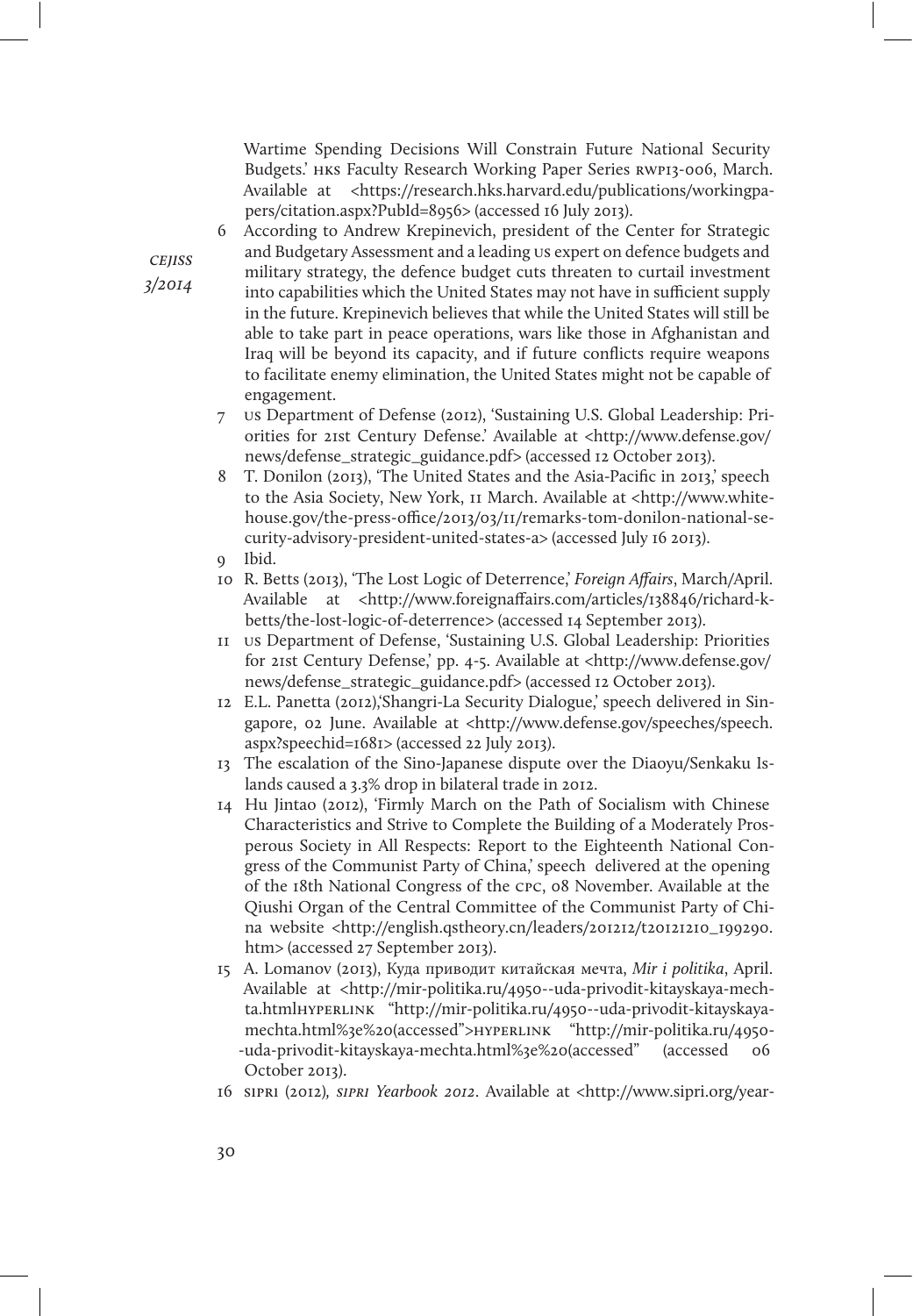book/2012/files/sipriyb12Summary.pdf.>

- 17 Center for Strategic and International Studies (2013), Nuclear Weapons and U.S.– China Relations, Available at <http://csis.org/publication/nuclear-weapons-and-us-china-relations> (accessed 23 July 2013).
- 18 Originally called Varyag, this rebuilt vessel (an aircraft cruiser in the Soviet classification) used to belong to the Soviet navy. Begun in the mid-1980s, its construction was in progress at the time of the breakup of the Soviet Union. The unfinished carrier was assigned to Ukraine, which, however, lacked money to complete the construction, and in 1998, auctioned the vessel off to China where it was to serve as an amusement park. China eventually decided to complete, modernise and use its purchase in order to gain experience in operating this category of vessels. The aircraft carrier was launched into service on 25 September 2012.
- 19 H. Brown (2012), 'America's Trouble with China,' Project Syndicate, 19 November. Available at <http://www.project-syndicate.org/commentary/ from-competition-to-confrontation-for-the-us-and-china-by-haroldbrown> (accessed 14 September 2013).
- 20 In April 2001, a us reconnaissance aircraft collided in mid-air with a Chinese fighter plane in the area between the Chinese island of Hainan and the prc military base on the Paracel Islands. The pilot of the fighter plane died as a result of the collision, and the 24-member crew of the damaged us aircraft had to resort to an emergency landing at Hainan Island airport, where they were subsequently detained and interrogated. After eleven days, the Americans were released, and us representatives sent Chinese leaders what is known as the 'Letter of the Two Sorries.' It expressed regret at both the death of the Chinese pilot and the aircraft's unauthorised entry into China's airspace and emergency landing on Chinese territory.
- 21 C. Tiankai (2012), 'Firmly Promote the China-us Cooperative Partnership – Commemorating the 40th Anniversary of the Shanghai Communique.' China International Studies, March/April.
- 22 X. Guangkai (2013), 'Asia's Peaceful Development and How It Relates to the U.S.' International Strategic Studies, 2nd Issue, p. 3.
- 23 China Daily (2013), 07-08 September.
- 24 Two Chinese destroyers and a supply ship operate in the Gulf.
- 25 Z. Brzezinski (2009), 'The Group of Two that Could Change the World,' Financial Times, 09 January. Available at <http://www.ft.com/intl/cms/s/0/ d99369b8-e178-11dd-afa0-0000779fd2ac.html#axzz2ZsW3gt9R> (accessed 23 July 2013).
- 26 Information Office of the State Council, the People's Republic of China (2011), China's Peaceful Development, Beijing, p. 30.
- 27 D. Shambaugh. (2013), China Goes Global: The Partial Power, Oxford University Press. Shambaugh identifies seven main schools of thought: Nativism (isolationist nationalism); Realism (activist nationalism); the Major Powers School, which sees the conduct of international affairs in terms of a concert of powers; the Asia First group; the Global South School, which believes China's main international identity is that of leader of the developing world; Selective (realistic) Multilateralism; and Globalism (liberal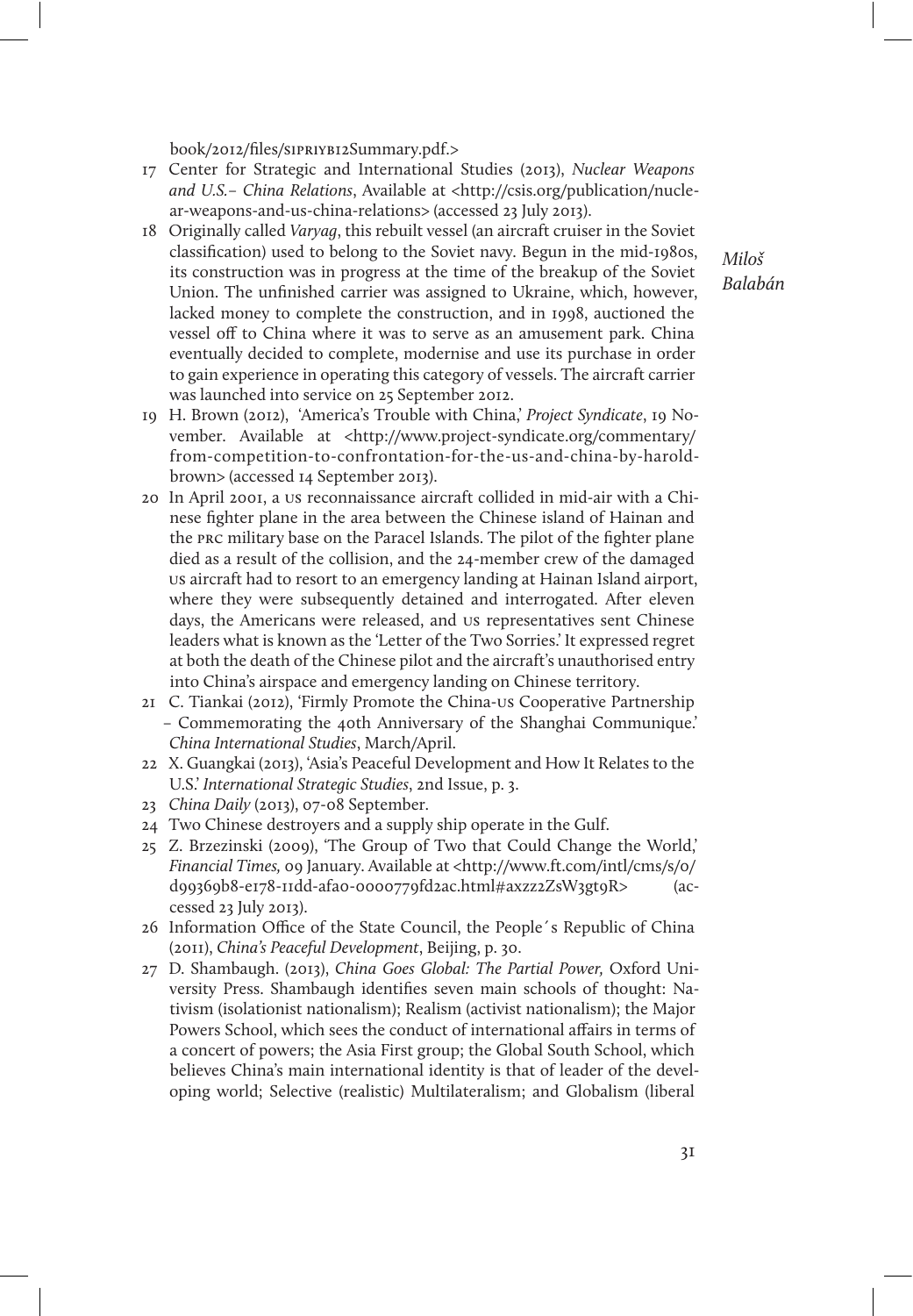institutionalism). As for the relative strength of these ideological positions in the various Chinese institutions relevant for foreign policy-making, the Chinese army is the domain of the Realists, while the Ministry of Foreign Affairs prefers the concert-of-powers perspective and leadership in the developing world.

- 28 Y. Xuetong (2011), 国际格局由一超多强转向两超多强 (From One Superpower and Several Strong Powers to Two Superpowers and Several Strong Powers), Global Times, 30 December 2011, p.14. The original article is available in Chinese at <http://www.carnegietsinghua.org/2011/12/30/%E5%9B%bd%E9%99%85%E6%A0%bc%E5%B1%80%E7%94%B1%E4%B8%80%E8%B6 %85%E5%A4%9A%E5%bc%ba%E8%bd%ac%E5%90%91%E4%B8%A4%E8% B6%85%E5%A4%9A%E5%bc%ba/ex3w> (accessed 27 September 2013).
- 29 M. Mamonov (2012), 'The Return of the usa to Asia,' Russian International Affairs Council, 12 September. Available at <http://russiancouncil.ru/en/inner/?id\_4=786#top> (accessed 27 September 2013).
- 30 asean includes Brunei, the Philippines, Indonesia, Cambodia, Laos, Malaysia, Myanmar, Singapore, Thailand and Vietnam.
- 31 Australia, Brunei, Chile, Japan, South Korea, Canada, Malaysia, Mexico, New Zealand, Peru, Singapore, the United States and Vietnam.
- 32 Z. Brzezinski (2013),'China's Biggest Challenges Stem from Success,' Global Times, 18 March. Available at <http://www.globaltimes.cn/content/768876. shtml> (accessed 18 September 2013).
- 33 B.C. Gray (2013), 'An Economic nato: A New Alliance for a New Global Order,' Atlantic Council Issue Brief, February. oAvailable at <http://www.atlanticcouncil.org/images/files/publication\_pdfs/403/tar130221economicnato. pdf> (accessed 06 October 2013).
- 34 Leon E. Panetta (2013), 'Remarks by Secretary Panetta at King's College London,' transcript of speech, January 18. Available at <http://www.defense.gov/transcripts/transcript.aspx?transcriptid=5180> (accessed 27 September 2013).
- 35 M.R. Farley (2012), 'European Powers No Longer Have Role Across Pacific,' Global Times, 14 August. Available at <http://www.gobaltimes.cn/content/726942.shtml> (accessed 28 September 2013).
- 36 us Department of State (2012), 'us-eu Statement on the Asia-Pacific Region', 12 July. Available at <http://www.state.gov/r/pa/prs/ps/2012/07/194896. htm> (accessed 29 September 2013).
- 37 Council of the European Union (2012), 'Guidelines on the eu's Foreign and Security Policy in East Asia,' 15 June. Available at <http://eeas.europa.eu/ asia/docs/guidelines\_eu\_foreign\_sec\_pol\_east\_asia\_en.pdf> (accessed 29 September 2013).
- 38 Philip Hammond (2013), 'Military Modernisation and Strategic Transparency,' speech delivered by the British Defence Secretary, at the Shangri-La Dialogue, Singapore, 01 June. Available at <http://www.iiss.org/en/events/ shangri%20la%20dialogue/archive/shangri-la-dialogueue-2013-c890/ third-plenary-session-51af/hammond-922f> (accessed 29 September 2013).
- 39 The "Sahel" working group of the Foreign Affairs, Defence and Armed Forces Committee of the French Senate has drawn up a report titled 'Sa-